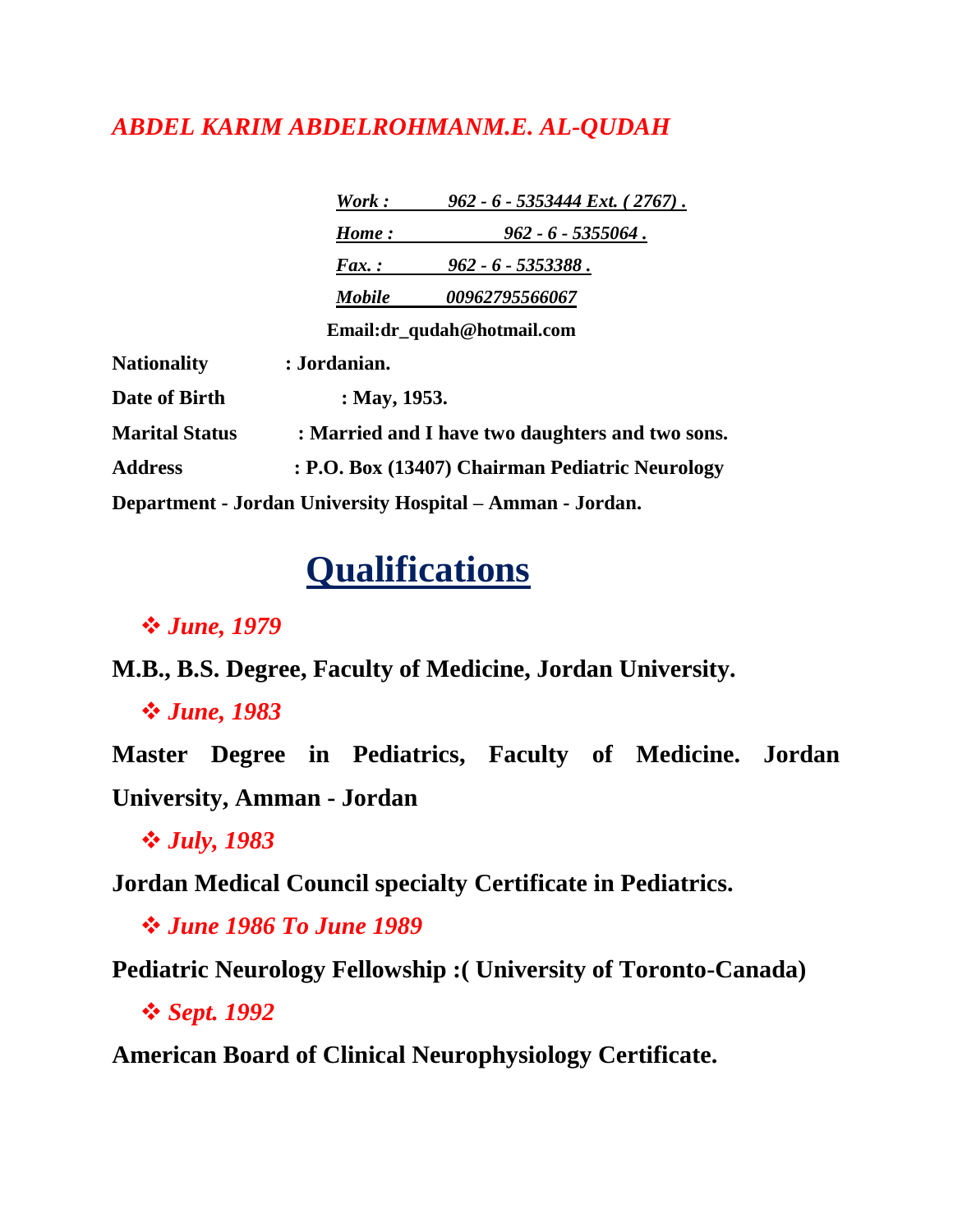## *MainACADEMIC and ADMINISTRATIVE POSITIONS:*

## 1. CURRENT TITLE:

July, 2000-present:

Professor of pediatrics and pediatric neurology, faculty of medicine, Jordan University Amman Jordan.

2. Member of Board of Councils/Directors/Trustees :

## **A. November,2014-June,2015:**

Member of higher education council in Jordan.

## **B.June, 2012-Nov.2013:**

Member of board of directors of scientific research support fund.

## **C.Sept.2011-Nov.2014:**

Member of trustees council of American University of Madaba.

### **D. (2006-2010):**

Member, Islamic Hospital board of directors council

### **E.2008-2010:**

Member , Health council of accreditation board (HCAC) .

**F. 2001-2002** . Member of faculty of applied medical sciences council, Jordan University of Science and Technology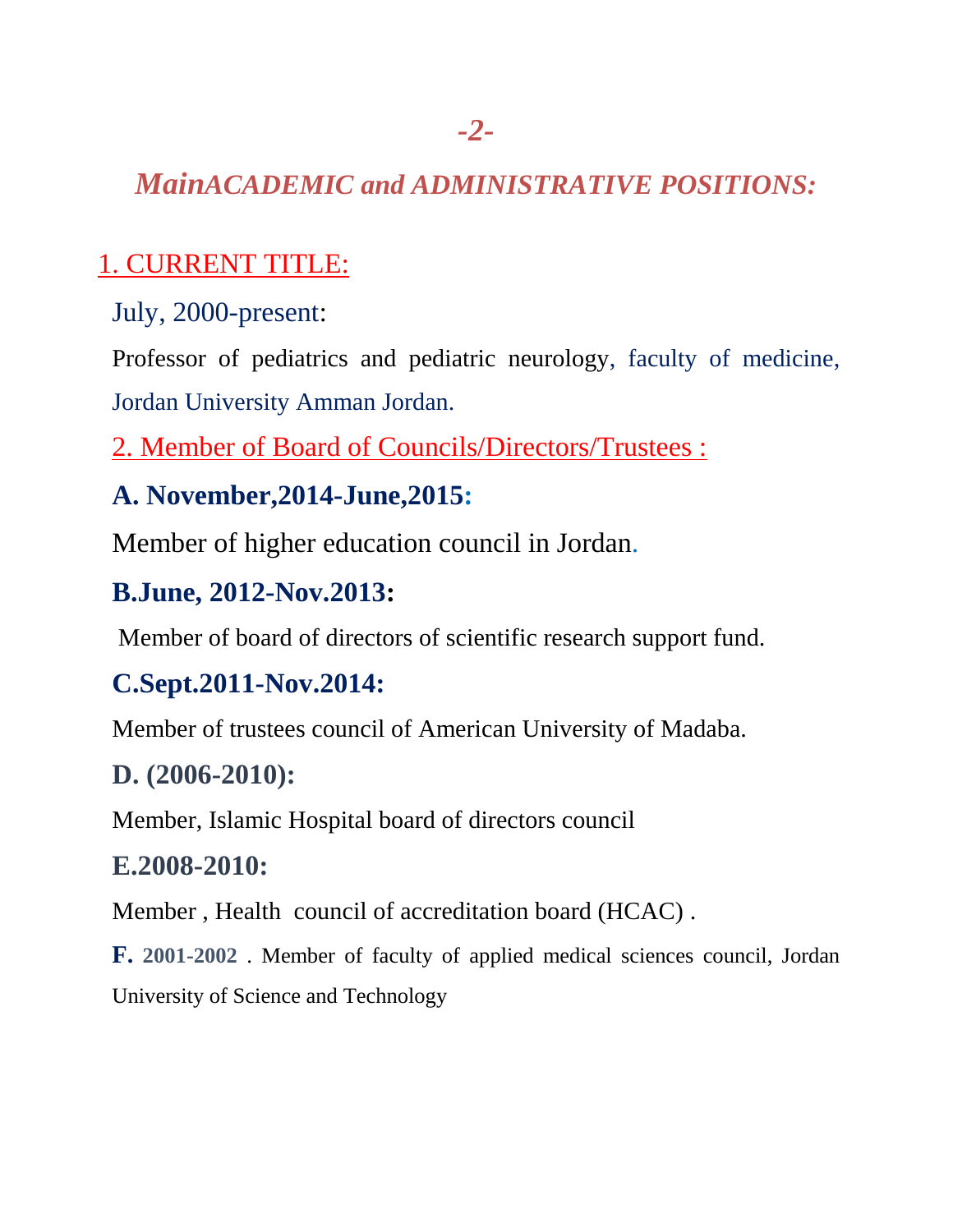### -3-

3. Academic /University positions:

A.**Sept.2008-Sept.2010**.

**Vice president** of Jordan University (for scientific research ,postgraduate studies and quality).

B.**SEPT.2005-Novemb2010.**

**General Director** of Jordan University Hospital.

*C. August 2009-Nov. 2009*

**Acting Dean** of scientific research, Jordan University.

*D. Augest, 1997-Nov1998.*

**Vice Dean**, faculty of medicine, Jordan University.

E*. Sept.2002-sept 2005 \_Sep. 1993-sept.1997* 

**Chairman**, Department of pediatrics Jordan University, Faculty of Medicine.

F*. Nov.1991-present*

**Chairman**, Neuroscience unit (neurophysiology).

*G. Jan.1997-present* 

**Chairman**, Divi.Ped.neurology, pediatric department.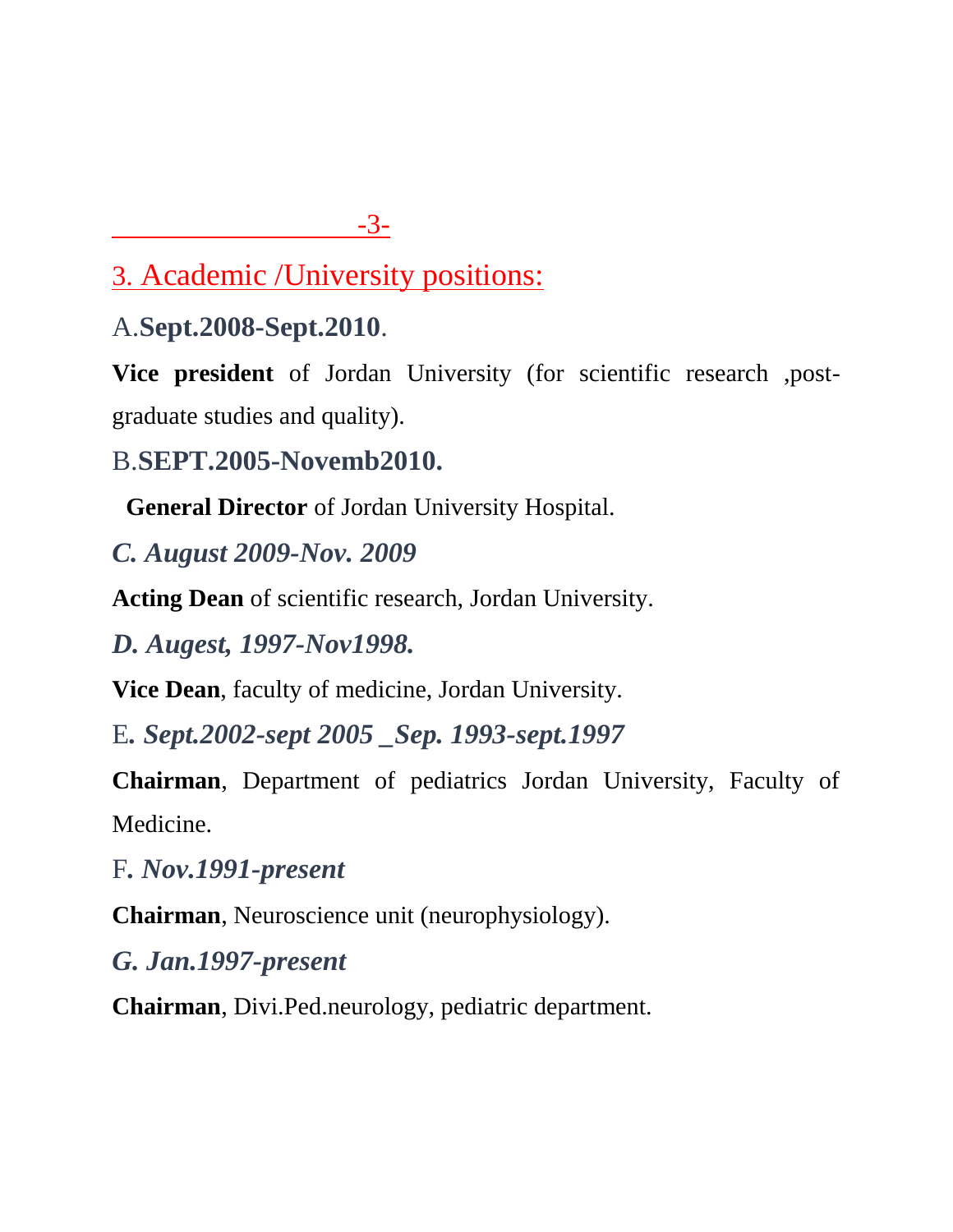## 4. Professional positions:

## *1. Sept.1998-2005*

**General Secretary** of the Pan Arab Union of Pediatric Societies.

## *2. Augest, 1999-2001*

**President**, the Jordanian neurosciences society.

### *3. June 1993-1997*

**President** of Jordan Pediatric Society (Re- elected).

## *4. Oct, 1993-Oct.1996*

**President** of the Pan-Arab Union of Pediatricians.

## *5. Oct.1996-Sep.1998*

Vice-President of the Pan-Arab Union of Pediatric Societies.

## *Conferences president:*

## *6. April, 2004*

**Chairman** of executive committee, First conference of Arab faculties of medicine.

## *7. July, 2003*

**Presiden**t, 3rd conference of pediat.Department, Jordan University.

## *8. April, 2001*

**Presiden**t, 3rd conference of Jordanian neurosciences society (Amman).

## *9. May1997*

**President** of the sixth Jordanian Pediatric Society conference (Amman).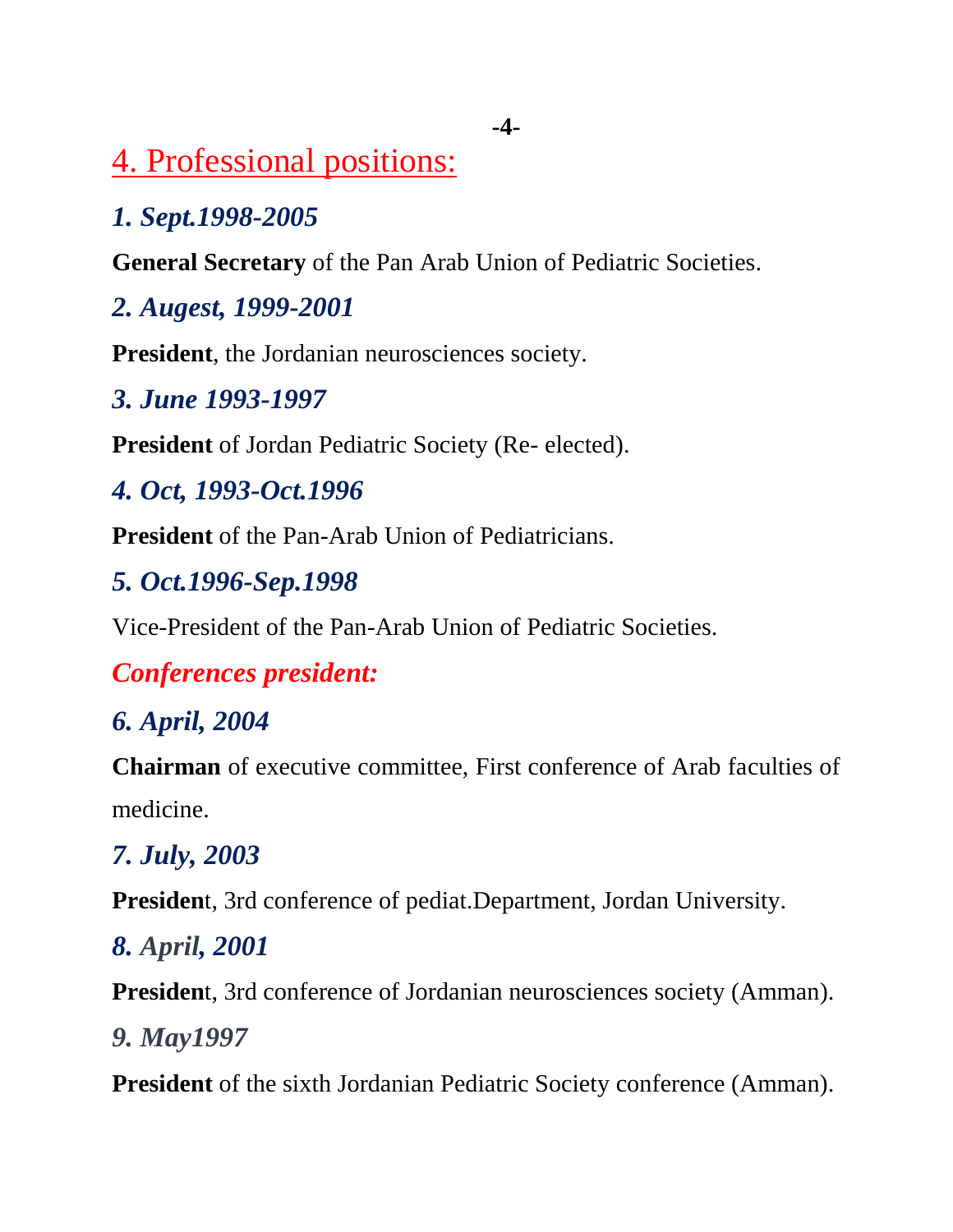## *10. April, 1995*

**President** of the Fifth Conference of Pan- Arab Pediatric Societies and Fifth Conference of Jordan Pediatric Society, Amman – Jordan.

## *5.Other Administrative Positions:*

## *1. Aug.1997-Aug,1998*

**Medical Director** ,Jordan Hospital,Amman (private hospital).

## *2. Sept., 1983-June ,1985*

**Chief** Pediatric Registrar and Registrar Hamad General Hosp.-Qatar.

# 6.Students activities:

1.Member of Student union of Jordan University 1973.

2.Member of administrative committee of faculty of medicine student

society 1977.

3 .Chairman of higher committee of Jordan University student union election in 2008 and 2009.

## *POSTGRADUATE TRAINING*

*1. July, 1979-july,1980* Rotating Internship at Jordan University Hospital, Amman - Jordan. *2. July, 1980 to –july1983*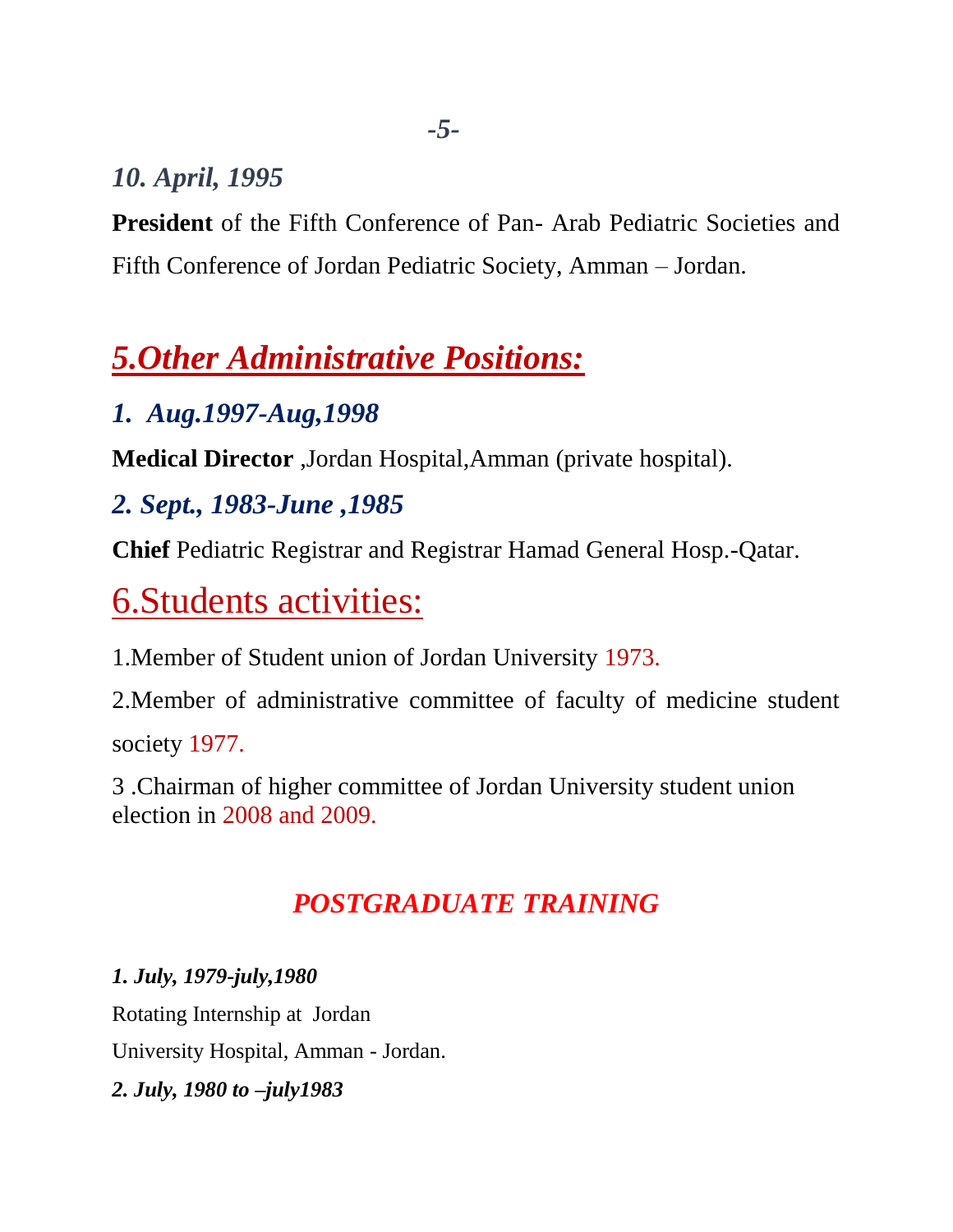Pediatric Resident (I,II,III) Dept. of

Pediatrics, Residency Training Program, Jordan University Hospital, Amman - Jordan .

### *3. June,1986 –june1989*

Neurology Fellow ( I, II, III ) in the Pediatric Neurology Program. The Hospital for Sick children and 3 other university hospitals, University of Toronto, Toronto, Ontario, Canada (including 9 months clinical neurophysiology) .That training was approved by the Canadian medical council and American board of child neurology.

### *4. July,1989 to Oct. 1989*

Clinical Neurophysiology Fellow, The Hospital for Sick Children and Toronto Western Hospital, University of Toronto, Toronto, Canada.

## *SCREENING EXAMINATIONS :*

### *1.July 1979*

ECFMG Certificate (USA)

#### *2.September 1985*

MCCEE for Foreign Medical Students (Canada).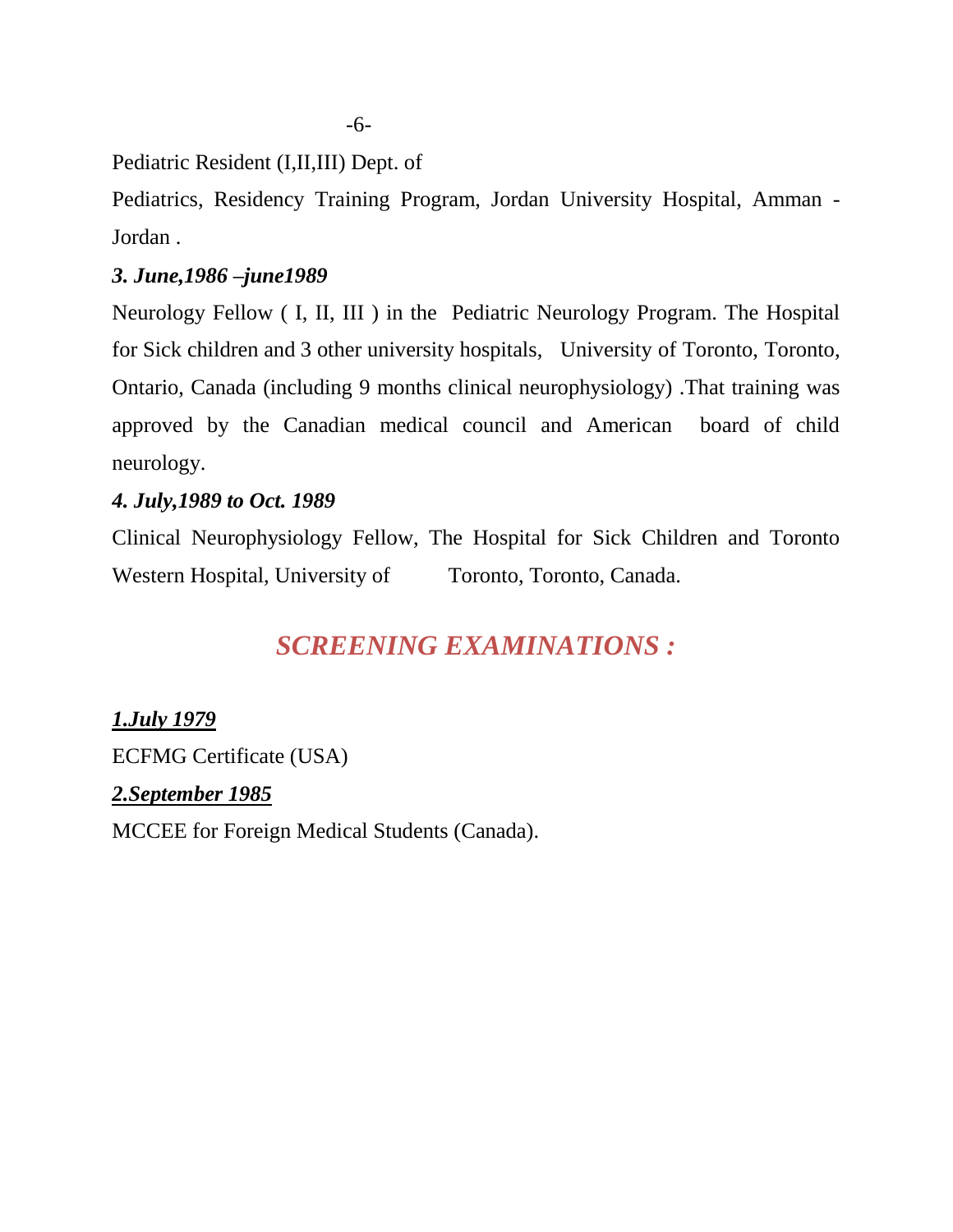

### *1.July 1986 – June1989*

Pediatric Neurology and Clinical Neurophysiology Fellowship University of Toronto, Canada , Funded by Jordan University

### *2.June 1989-Oct.1989*

Neurophysiology fellowship funded by Research institute ,University of Toronto Canada .

# *Examiner:*

- 1) Arab Board for Medical specialization (Pediatrics)
- 2) Al-Fateh medical School Tripoli-Libya .
- 3) Jordan Medical Council ( pediatric specialty exam. )
- 4)Jordan University of Science and Technology(1990 present).
- 5)Jordan Medical Council ( internship ).
- 6)Sanaa University and Aden University medical schools –Yemen.
- 7)Dubai Medical College for girls .
- 8)Islamic Hospital residency program, 2002-present.
- 9)Speciality Hospital residency program.
- 10)Gulf university examiner Bahrain 2011.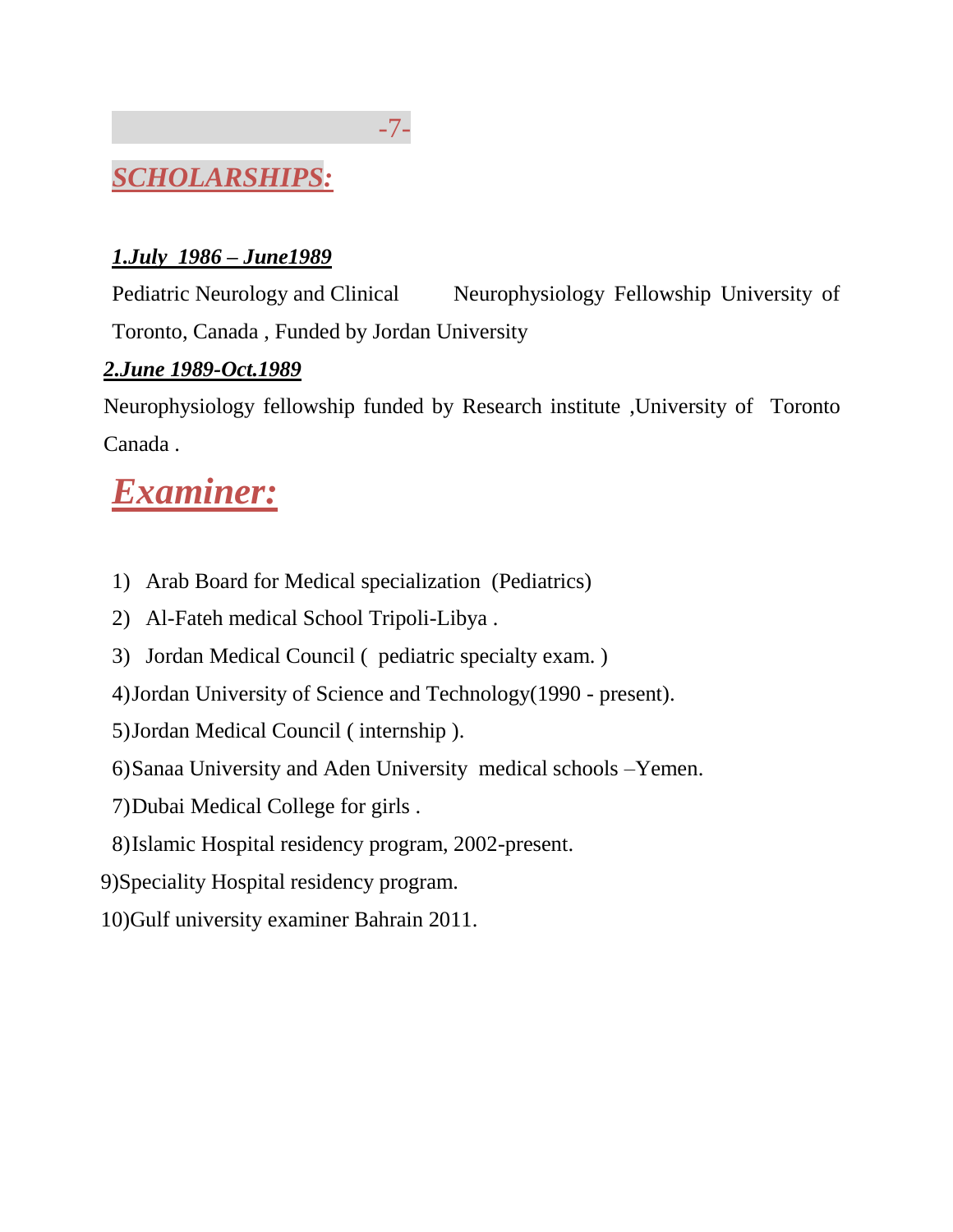## **-8-**

## **Editorial Board:**

- 1.Editor of the Jordan medical journal 2011-present.
- 2.EX-Editorial Board Member,
- Archives of diseases of childhood (Journal of Royal college of physicians ,United Kingdom),2005.
- 3. EX-Member, neurosciences journal (KSA)
	- 4. Editorial Member, Pediatric neurology,Turkey 2005-present.
- 5..Ex.Chief editor,Pan-Arab union of Pediatrician bulliten.

# **Internet:**

- 1. May-July,2013 ICDL course in computeach center-Amman.
- 2. November 2013:SPSS course at the university of Jordan.

# Donation achievements:

As a general director of Jordan University Hospital (JUH),I managed to get the following donations:

1. April ,2010:About 8.5 milions US \$ from USAID. Preliminary acceptance of my proposal to build the new neonatal and obstetric building at JUH .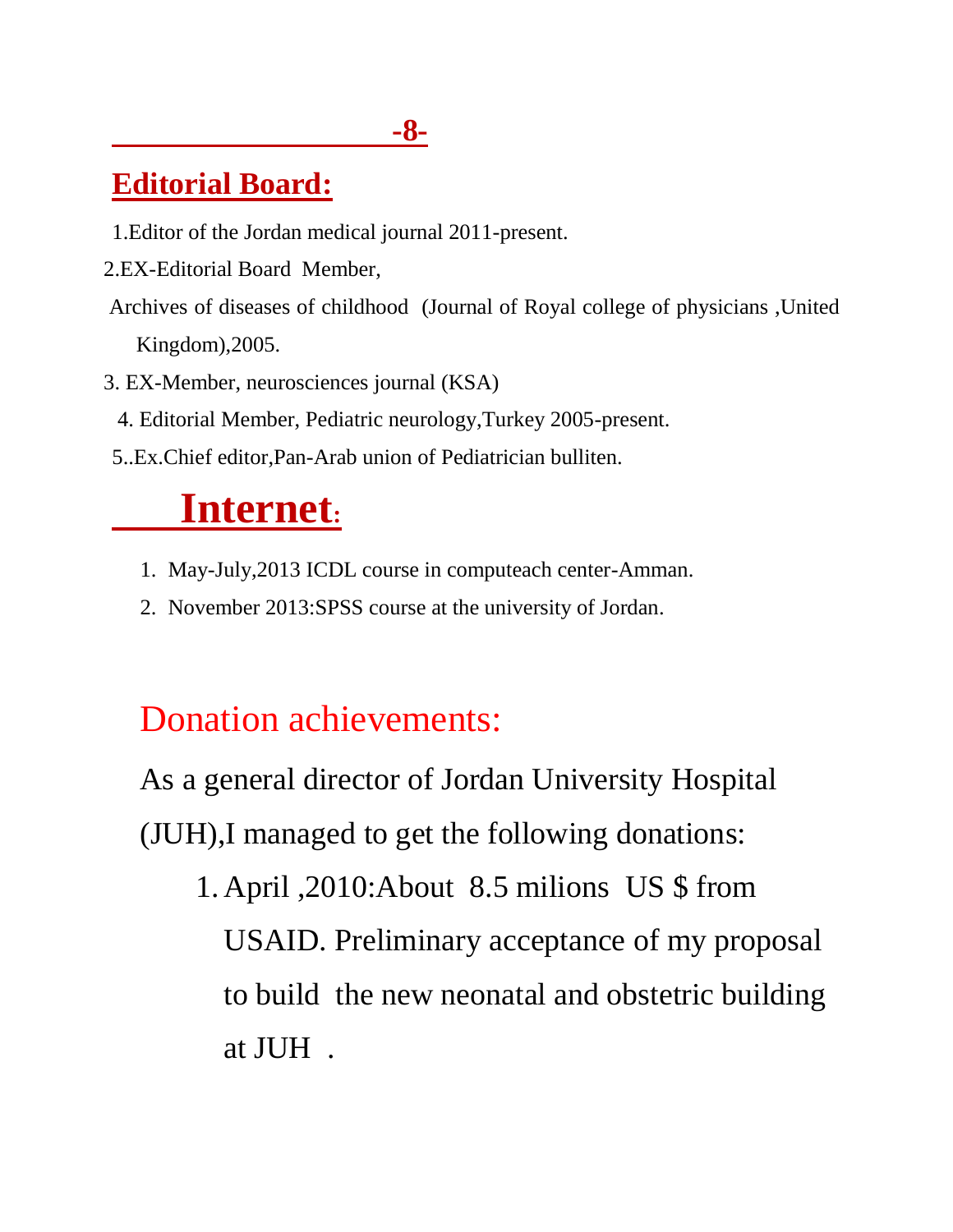- 2. 2006.RH Crown prince of UAE donation to JUH. Cost of instruments and machines of about 3.5milions JDs.
- 3. 2009.RH Crown Prince of Saudi Arabia donation of one million US \$ endoscopy instruments.
- 4. 2008.Operation theatre equipped by kattan Family (100,000 JD).
- 5.Many other donations like providing the hospital by TVs refrigators…..

# Grants:

**1. 2013:Pediatric Epilepsy project ,funded by scientific research fund , 118,ooo JD.**

**2.1995.Muscle disease in Jordan .Deanship of scientific research.6,000 JD**

**3.1996.Evoked potentials project in pediatrics.Deanship of scientific research.4,000**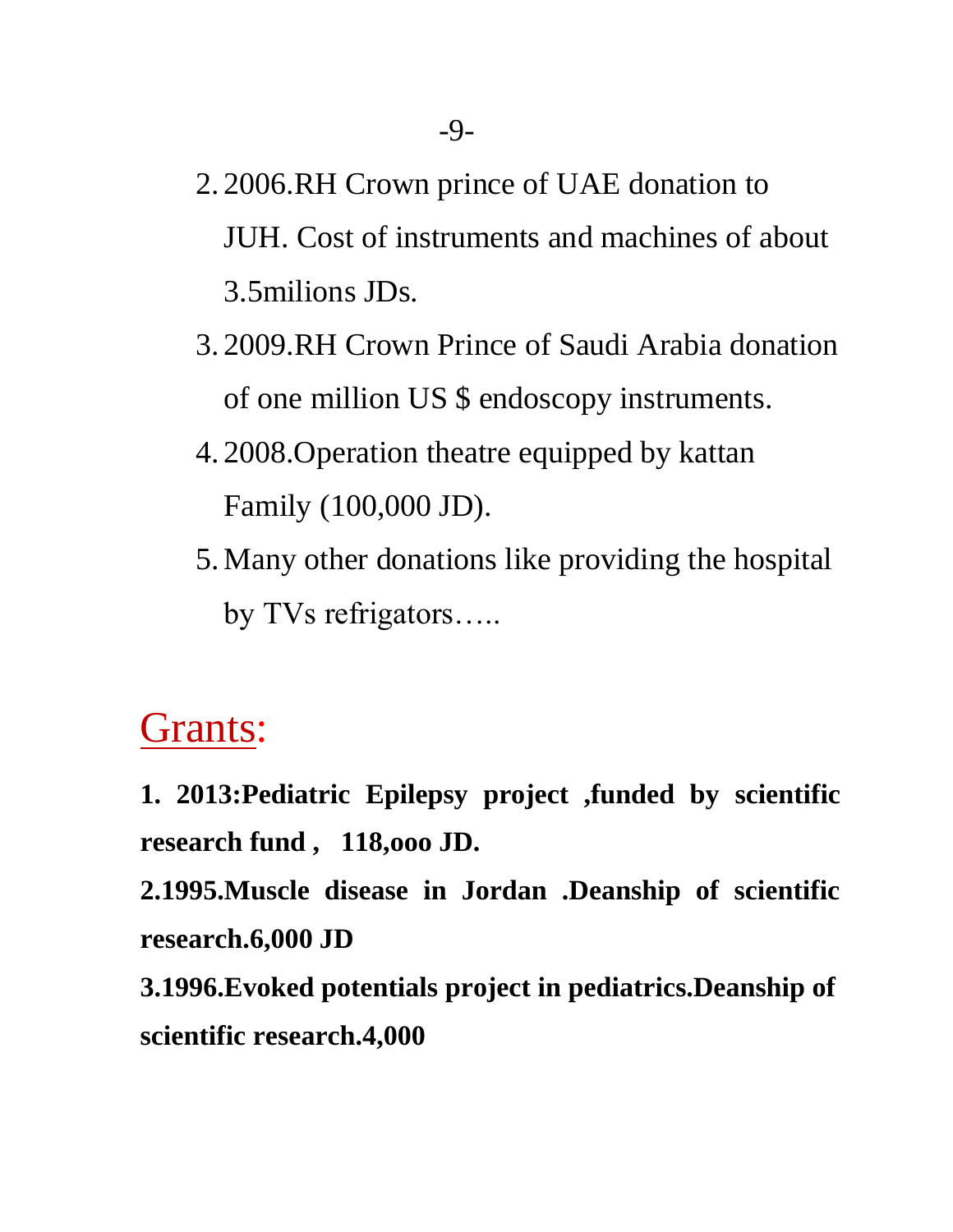## *Published Research*

#### *A. Published Papers:*

.

**1**.N. Bulos, **AL-Qudah A.A**: The Importance of V. Cholera in Pediatric Diarrhea in Epidemic Situations. Jordan Medical Journal 1987: 22:27-

2.AL-Qudah A.A:W. J. Logan, E.G. Murphy: Neonatal Guillain - Barre Syndrome. Pediatric Neurology 1988; 4: 255 - 256 .

3.AL-Qudah A.A: J. Kobayashi, M. Dennis, S. Chung, P. Ray. Etiology of Intellectual Impairment in Duchenne Muscle Dystrophy. Pediatric Neurology 1990, 6:57 - 59

4. AL-Qudah A.A:P.A. Hwang, S. Soldin, E. Giesbrecht Contribution of Carbamazepine -10-11-Epoxide to Neurotoxicity in Epileptic Children on Polytherapy. Jordan Medical Journal 1991, 25: 171-177 .

5.P. Comfield, P. Hwang,G. Comfield. A. Fraser, S. Soldin, AL- Qudah A.A.The Pharmacology of Chewable Versus Regular Carbamazepine in Chronically Treated Children with Epilepsy. The Canada Journal of Neurological Sciences 1992; 19:205 - 207 .

6. A. Tamimi, AL-Qudah A.A.S. Tamimi, S. Ghanem. Sturge-weber disease without nevus. Jordan Medical Journal 1993;27:96-101.

7.AL-Qudah A.A., Immunoglobulins in the Treatment of Guillain-Barre Syndrome in Early Childhood. Journal of Child Neurology. 1994;9:178-18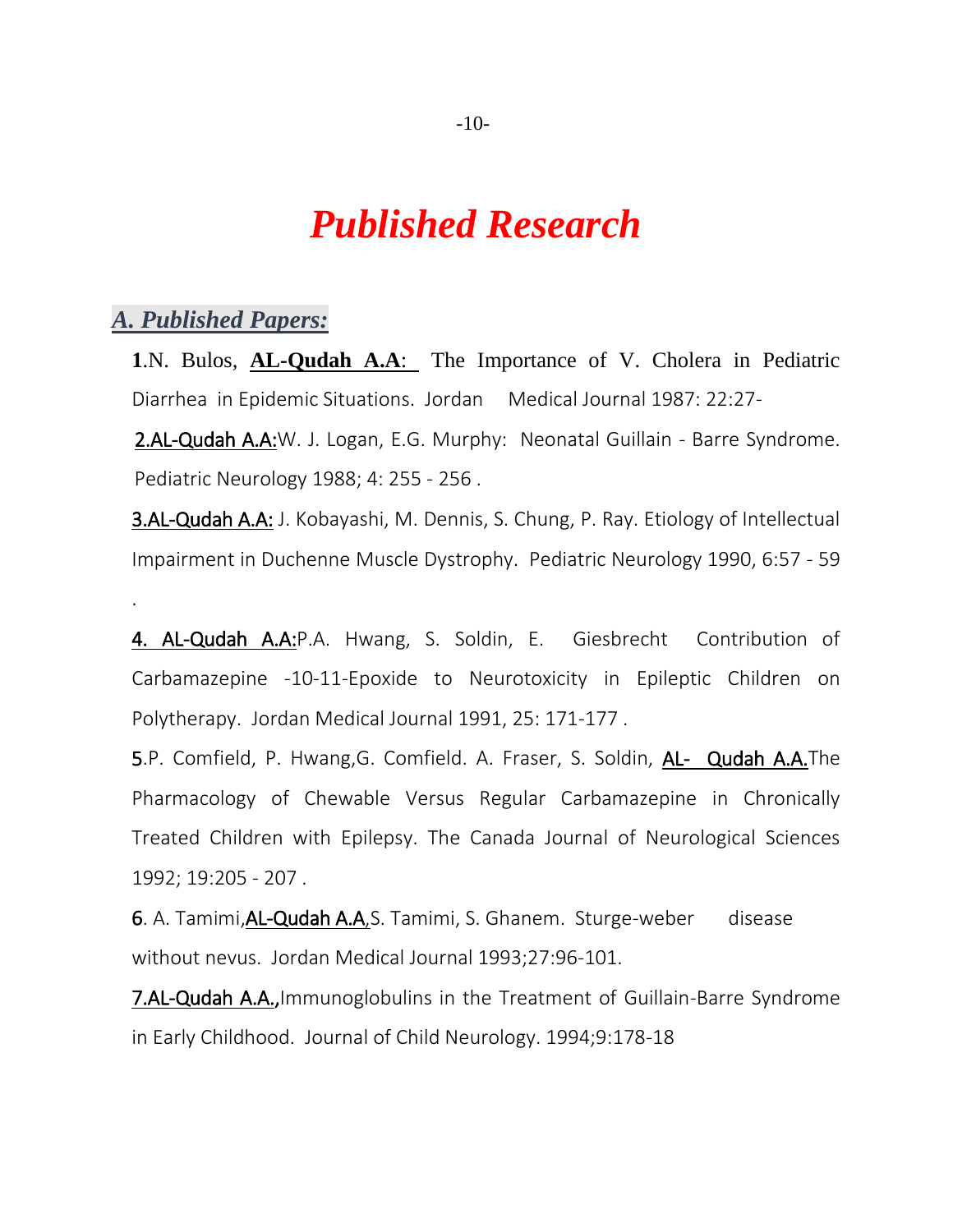8.AL-Qudah A.A, Khateeb M, Abu-Hammour W, Khouri N. Smith-Magenis Syndrome: Report of Two Cases and Review of the Literature. Annals of Saudi Medicine.1994; 14:417-419.

9.Al-Qudah A.A, W. Abu-Hamour. Evaluation of Children headache by brain CT .Jordan Medical Journal,1994;29:33.

10.Al-Qudah A.A, Value of Brain CT Scan in Children with Febrile Convulsions. Journal of Neurological Sciences 1995; 128 : 107 - 110 .

11.Daoud As, Al-Sheyyab M, Al-Qudah A.A, KhuriBulos N. H. EL Shanti. An outbreak of Poliomyelitis in Jordan : Clinical observations, and epidemiology, Indian Pediatrics 1997; 34 : 51-54 .

12.Al-Qudah A A.Clinical patterns of neuronal migrational disorders in Jordanian Children.Journal of Tropical Pediatrics 1998;44:351-354.

13. MiddletonLT, ChristodoulouK, Deymeer F, SerdarogluP, Ozdemir , Al-

QudahAA,etal.Congenitalmyasthenic syndrome (CMS) type 1a.Annals New York Academy of Sciences 1998;841:157-166.

14.Al-Qudah A.A ,TarawnehM.Congenital Muscular Dystrophy in Jordanian Children .Journal of Child Neurology 1998,13:383- 386.

15.AL-Qudah A.A.Screening for congenital hypothyroidismin in cognitively delayed children.Annals of Tropical pediatrics 1998,18:285-288.

16.AL-Qudah A.A.Congenital muscular dystrophy.Review .ActaMyologica 1998;2:59-64

17.Tamimi AF, Khateeb M, MaaniW, Al-Qudah AA.LDH in infantile non-tumoral hydrocephalus.Neurocirugia, 2000:11:59-62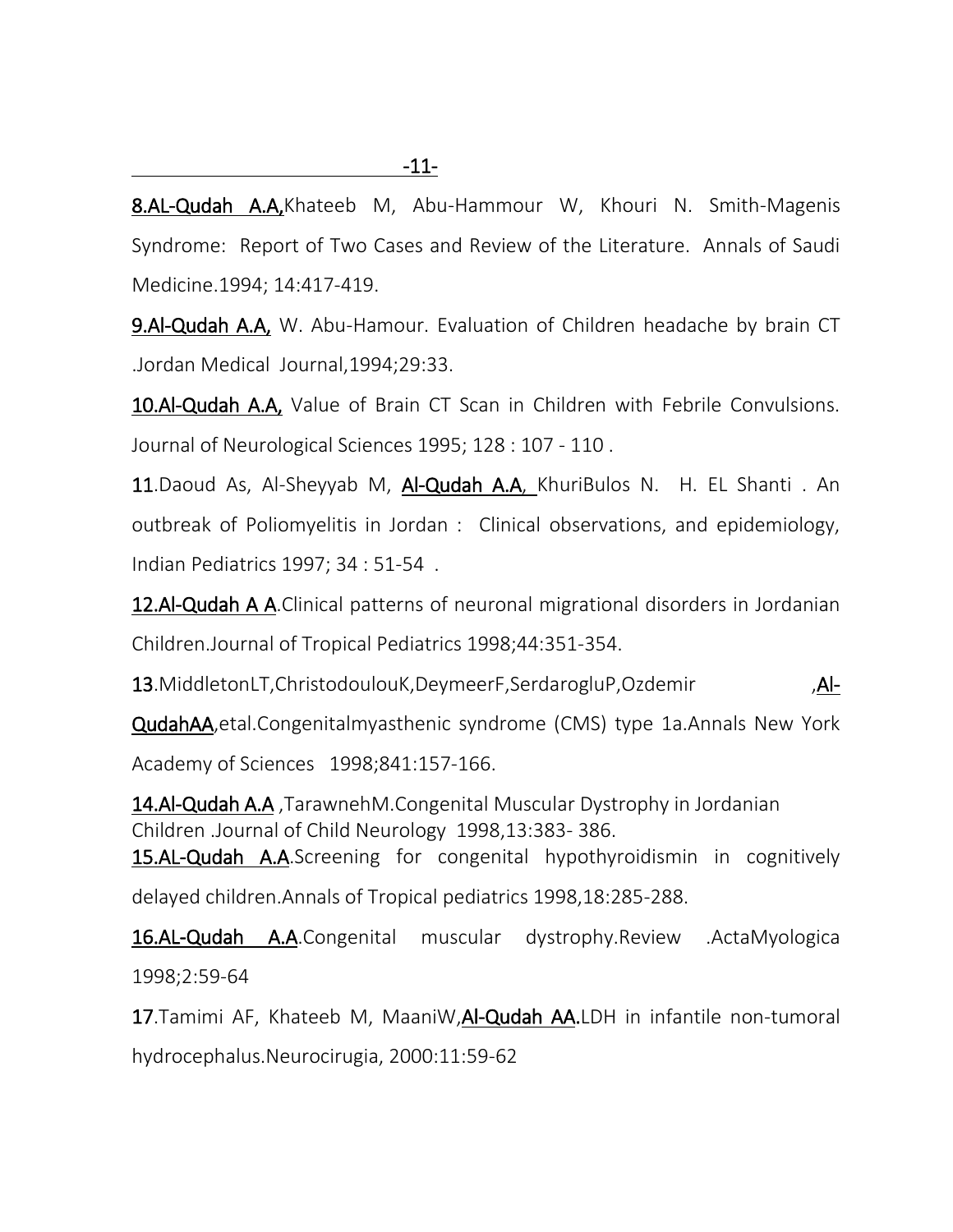18.Al-Qudah AA, Abu-Sheik S, Tamimi AF. Diagnostic value of short duration outpatient video electroencephalogram monitoring Pediatric Neurology, 1999;21:622-625.

19.Al-Qudah AA, Abu-Sheik S. Clinical Patterns of Cerebral Palsy in 202 JordanianPatients. Jordan Medical Journal 1999;33:116-120.

20.Middleton LT,K.Christodoulou,Mubaidin .A,ZambaE,TsingisM,Kyriacou .K,Abu-Sheik S,KyriakidesT,neocleousV,GeorgiouDM,El-Khateeb M, Al-QudahA.A,Horany K. Distal hereditary motor neuronopathy of the Jerashtype.Ann.N.Y.Acad.Sci

1999;883:65-68.

21. MiddletonLT, et al.... Al-QudahAA. Distal Hereditary neuronopathy of the Jerash type.ANY .Acad.Sci 1999,883:439-42.

22.Al-Qudah AA, TamimiFA, GhanemS Electroccorticography in the management of surgically treated epileptic patients. Neurosciences 2000, 5:22-25.

23.Zambau E,....AI QudahAA.Clinical and genetic heterogenicity in autosomal recessive congenital myashthenic syndrome in Jordanian families.ActaMyologica ,2000;XIX:37-40.

24.Christdoulou,K. …….Al-Qudah AA.A novel form of distal hereditary motor neuronopathy (Jerash type) maps to chromosome 9p21.1-p12. Annals of Neurology, 2000:48;877-884.

25.MajeedHA, Al-QudahAA, QubainH, ShaheenH. The Clinical patterns of Myalgia in Familial Mediteranian Fever. Seminars in Arthritis and Rheumatism 2000,30:138-143.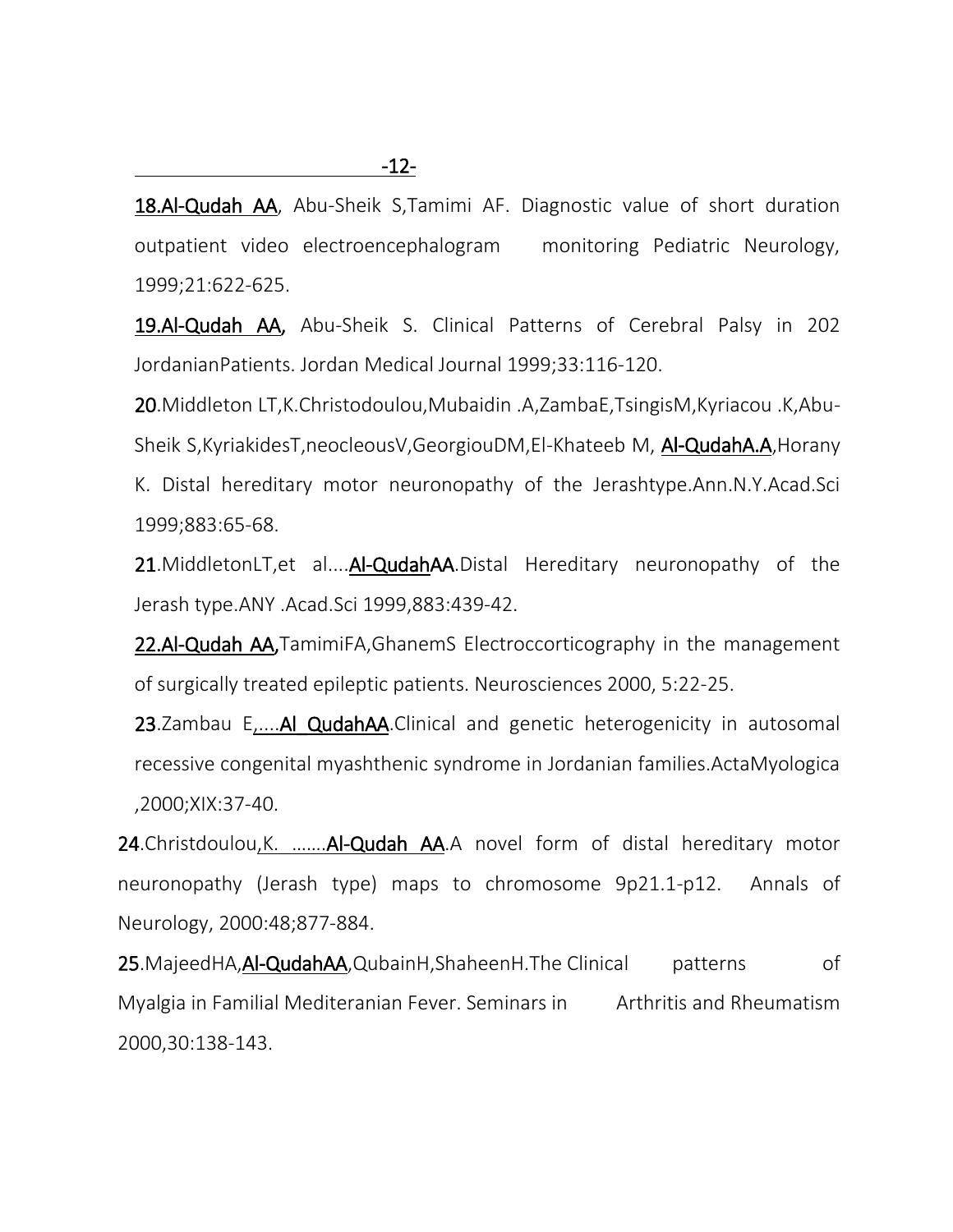### -13-

26.TamimiFA,Al-QudahAA.Surgical treatment of Temporal lobe epilepsy ;PERSONAL EXPERIENCE.neurocirugia 2000;13:34-37.

27.TamimiAF, Al-QudahAA. Epilepsy surgery in Jordan. Proceedings of the World Federation of Neurosurgery Text Book,ed;McGullochGaj,Reilly PL,Sydney,2001:43-47.

28. Zamba E, Christodoulou K, Al-Qudah AK, Horani K, Kyriakides T, Middleton LT, Mubaidin A. Autosomal recessive distal hereditary motor neuropathies. ACTA MYOLOGICA 2001: XX-1, 53-56

29.Al-QudahAA.Landau-Kleffner syndrome.Neuroscineces,2004,9:80.

30.AL-Qudah AA.Value of Immunoglobulins in Landau-Kleffner syndrome. Jordan Medical Journal 2004,38,177.

31.IbrahimIA,HawamdehZM,Al-Qudah AA. Functional outcome of botulin toxin injection of gastrocnemius and adductors in spastic hemiplegic cerebral palsied children.Europa Medicophysica:2006;43:13-20

**32.**HawamdehZM,IbrahimAI,AI-QudahAA.long term effect of botulin toxin (A) in the management of calf spasticity in Children with diplegic cerebral palsy. Europa Medicophysica:2007;43:311-8.

**33.**Badran EF ,.... **Al-QudahAA** .. Etiological and clinical profile of neonatal seizures in a highly consanguineous population J Pediatric Neurology 2007 (5), 305 309.

34.Masri A,.Al-Qudah AA .Etiologies,outcomes,and risk factors for epilepsy in infants: case control study.Clinicalneurol neurosurg,2008:110:352-6.

35.Masri A,….Al-Qudah AA, Familiarity, Knowledge and attitudes towards epilepsy among attendees of a Family clinic in Amman. Neurosciences, 2008, 3:35\_56.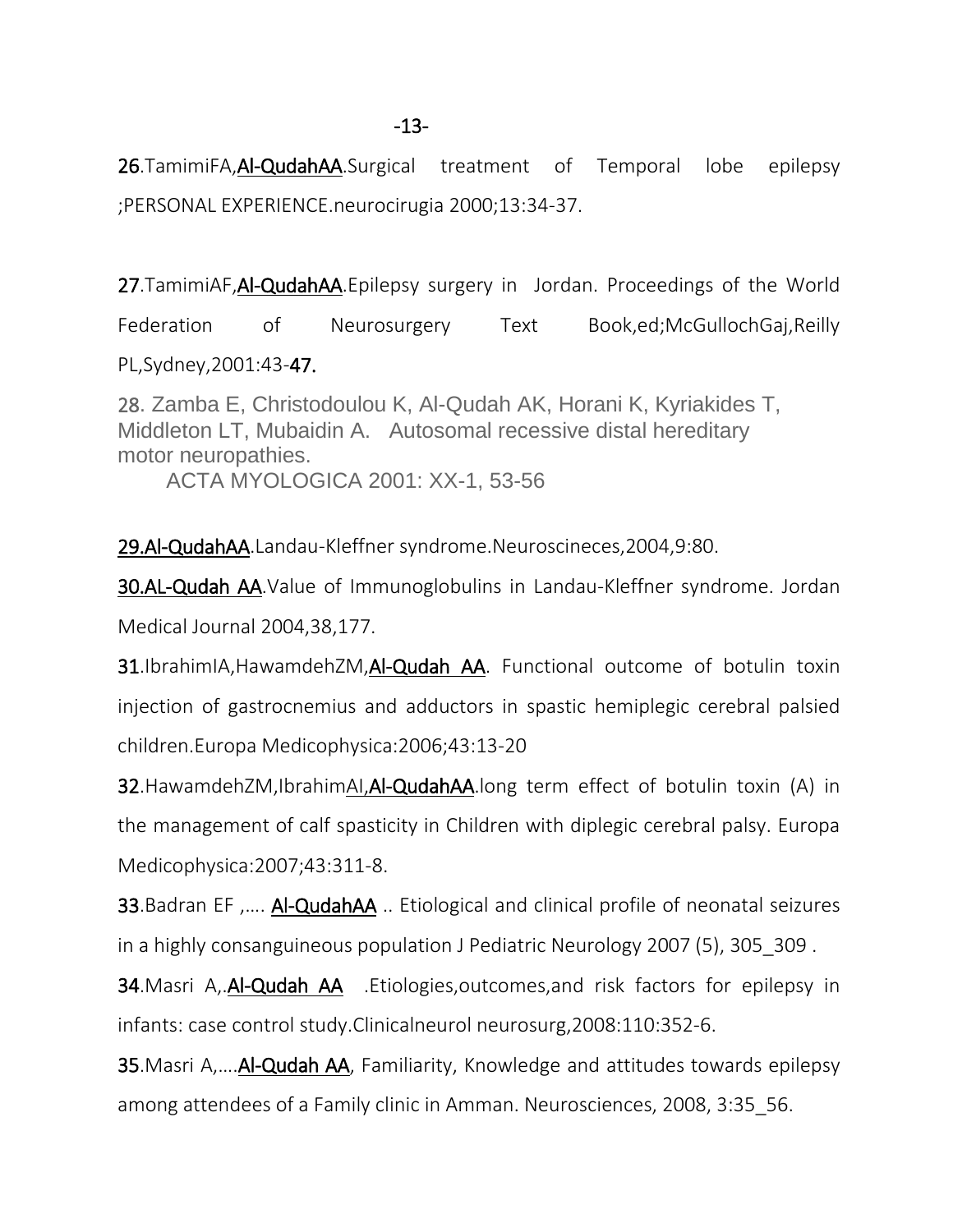-14-

36. Masri A,.. Al-Qudah AA. Lead levels in developmentally delayed children Neuroscience 2009, 3:302.

37. Al – GhanemSSM, ….Al-Qudah AA. Anesthesia and electrocorticography for

epilepsy surgery : A Jordanian experience . M.E.S. Anesthesia 2009 (20): 31- 38.Manzini MC,……..Al-Qudah AA,..WalshCA.Exome sequencing and functional validation in Zebrafish identify GTDC2 mutations as a cause of Walker-Warburg Syndrome.AM J Hum Genet 2012 sept,91:541-7

39.Akl KF, Al-Qudah,AA,AbadiA.Macrothrombocytopenia,psychomotor retardation and nephropathy: a novel familial syndrome.Saudi Journal of Kidney diseases and transplantation 2014 Nov.25:1304.

40.AssafA,MasriA,Odeh R..Al-Qudah AA.Pseudotumorcerebri as a rare presentation of hypophosphatasia:case report.Enocrine practice journal ,December,2014.Acccepted.

41. [Donohue syndrome: a new case with a new complication.](http://www.ncbi.nlm.nih.gov/pubmed/25741786) Odeh R, Alassaf A, Al-Qudah AA.

**[J Pediatr Endocrinol Metab.](http://www.ncbi.nlm.nih.gov/pubmed/25741786) 2015 Jul;28(7-8):951-4. doi: 10.1515/jpem-2014-0405**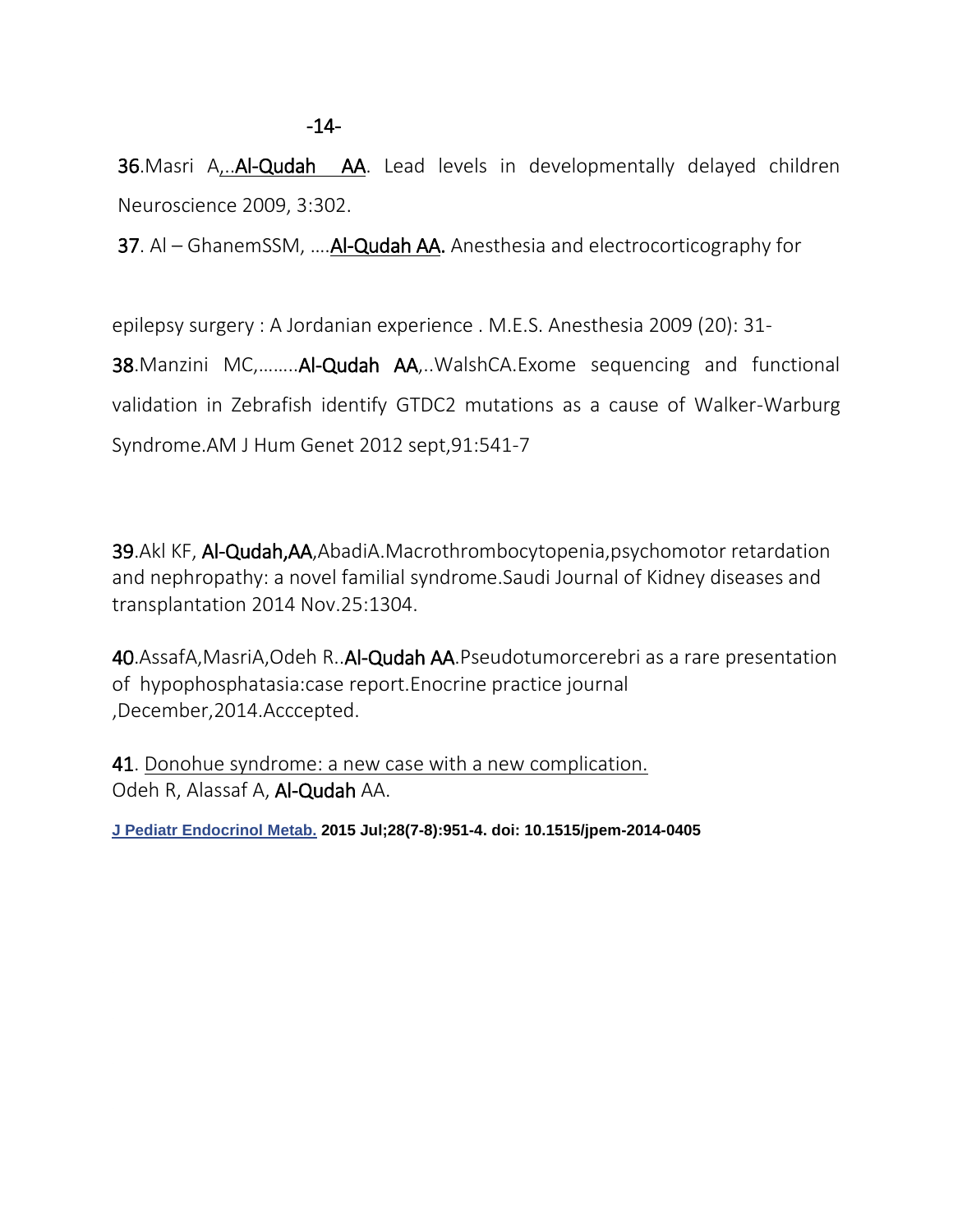*-15* 

### *B. published Abstracts*

42.AL-Qudah A.A, P.A. Hwang S, Soldin, E. Giesbrecht:

Correlation Between Plasma Carbamazepine10-11- Epoxide Concentration and Drug Neurotoxicity in Children Taking Carbmazepine. Epilepsia 1988; Vol. 29: 654.(Abstract)

43..AL-Qudah A.A et al. Neonatal Gillain-Barre Syndrome. The Canadian Journal of Neurological Sciences 1988; 15:205.(Abstract)

44.P.R. Camfield, P.A. Hwang, C.S Comfield, S. Soldin, A. Fraser andAL-Qudah A.A: Significant Differences in the Pharmacology of Chewable Versus Regular Carbmazepine. The Canadian Journal of Neurological Sciences 1988: 15:203 . (Abstract).

45.AL-Qudah A.A, J. Kobayashi, S. Chuang, M. Dennis, R. Worton.Cognitive Delay in Duchene Muscular Dystrophy. The Canadian Journal of Neurological Sciences 1988: 16: 274. (Abstract)

46.AL-Qudah A.A, P.A Hwang, S. Soldin, E. Giesbrecht: Is Carbmazepine - 10-11- Epoxide Neruotoxic?

 The Canadian Journal of Neurological Sciences 1989: 16:257. The 24th (Abstract) .

47.A.Asha,Al-Qudah A.A, Corpus Callosum Hypoplasia-Agenesis .Pediatrics (AWE) 1995 ; 95; 31 . (Abstract)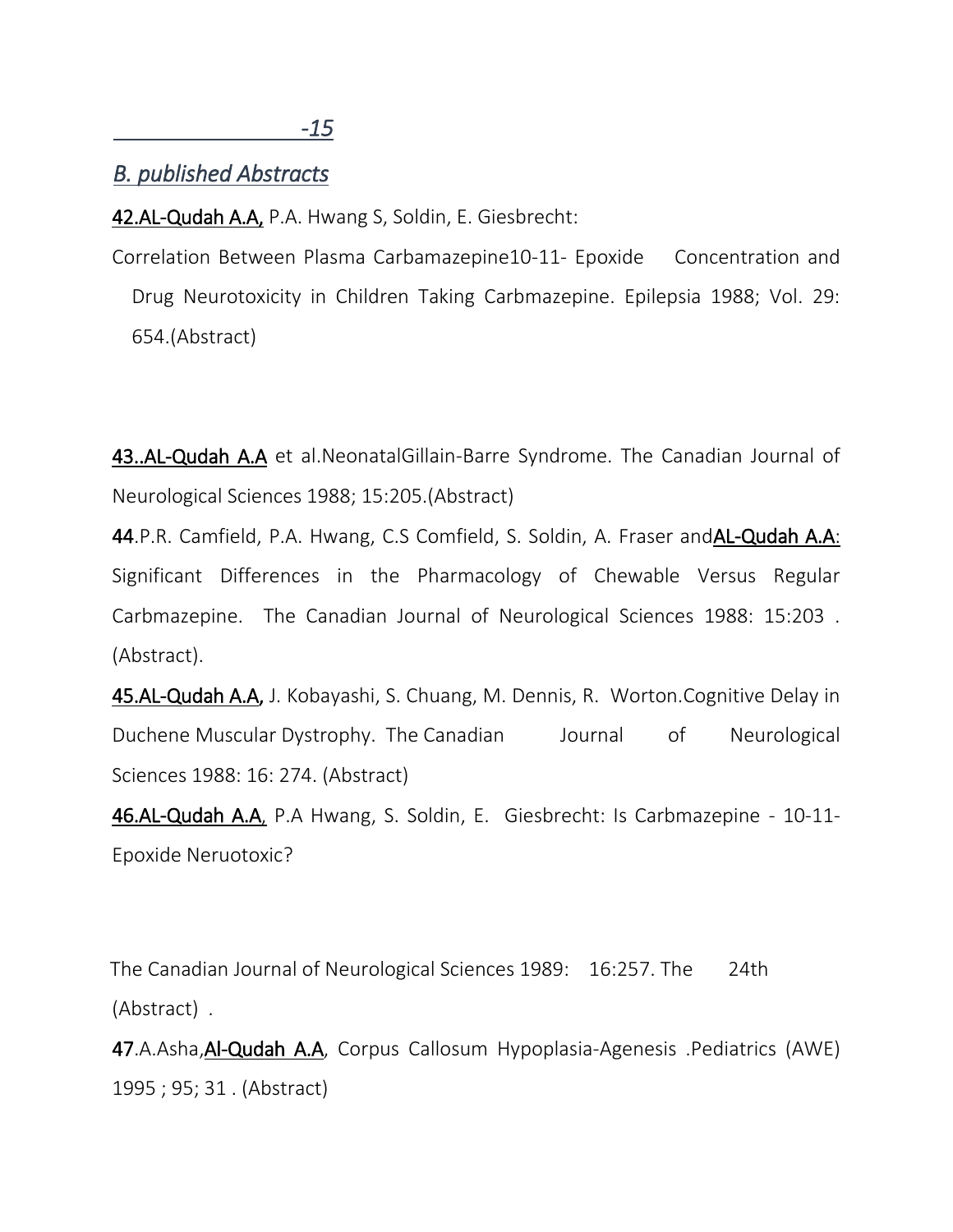48.A. Tamimi, M. Khateeb, W. Maani, Al-Qudah A.A. LDH activity in Pediatric nontumoral hydrocephalus. Pediatrics (AWE) 1995 ; 95 : 33.(Abstract)

49.Al-Qudah AA, The value of brain imaging in children with,headaches.Pediatrics(AWE)1995:42(commentary)

50.Al-Qudah AA.Congenital muscular dystrophy in Jordanain children. Neurosiences 1997;2:S93 (Abstract)

51.Al-Qudah AA. Neuronal Migrational Disorders.

#### Neurosciences1997;2:106.(Abstract)

52.Al-QudahAA.AFaleh A,ShehabA,GhanemS.Preoperative-Intraoperative Evaluation and Outcome of Surgically Treated Epileptic Patients.Neurosciences1997;2:143.(Abstract)

53.Middleton LT, Al-Qudah AA et al. Anovel form of Hereditary Motor Neuronopathy Maps to chromosome 9921.1-p12.Neurology April 199;52:S01:006(Abstract)

54.Christodoulou K, Al-Qudah AA et al. Mapping of a novel of autosomal recessive hereditary motor neuronopathy to chromosome 9 Am.J .Human Genetics 1998;63:A285 (Abstract).

55.MIDDLETON, L. T., CHRISTODOULOU, K., AL-QUDAH A. K., AL-SHEHAB, A. H. M. A. D., TSINGIS, M., ZAMBA, E., & KYRIALLIS, K. (1998). Congenital Myasthenic Syndrome (CMS) Type la.*Myasthenia gravis and related diseases: disorders of the neuromuscular junction*, *5*, 157.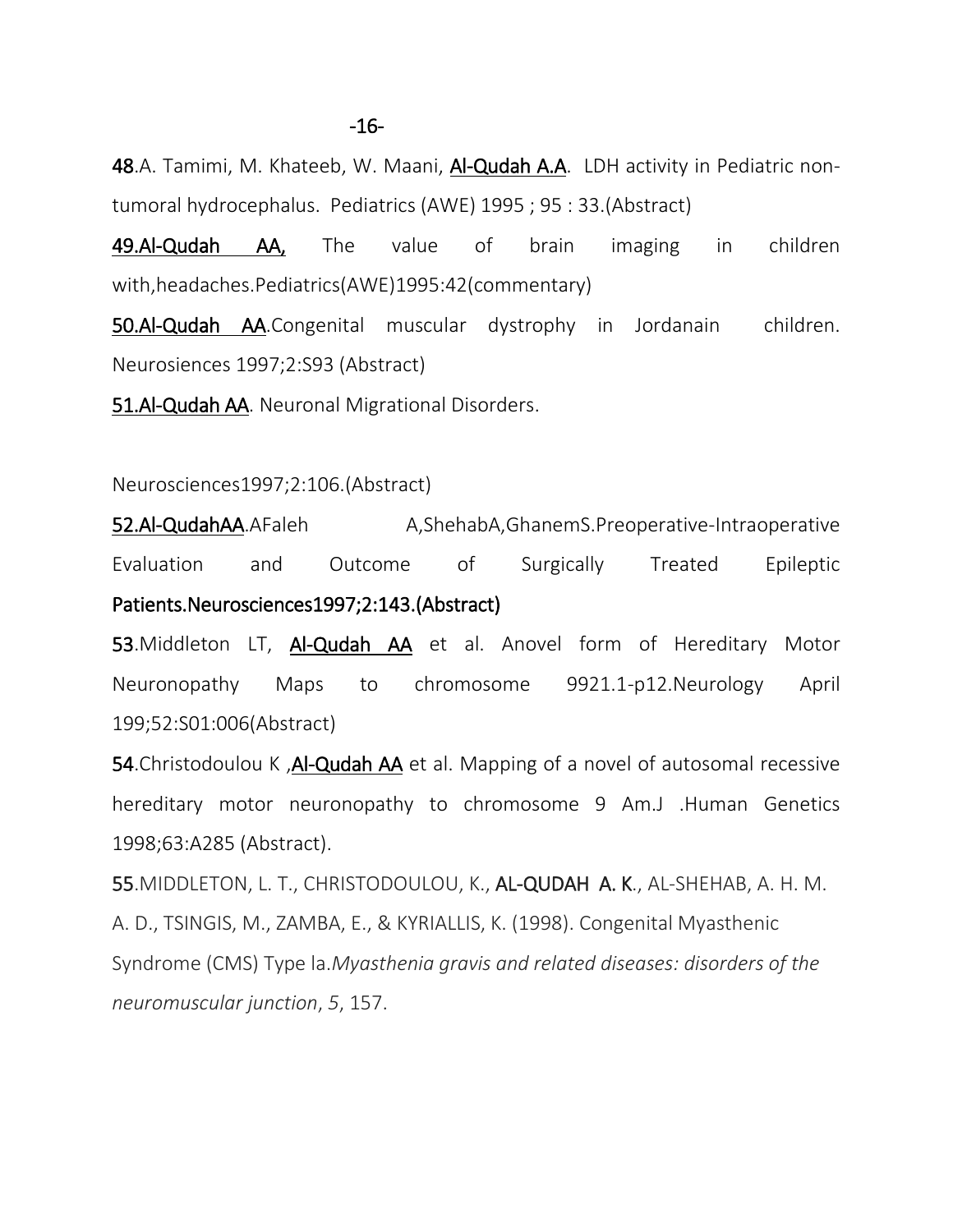56.Al-Qudah AA et al. Clinical utility of Video EEG monitoring Neurosciences 1999;4:s46.(abstract).

57.Al-Oudah AA et al. Electrocorticograhpy in the management of epileptic patients.Neurosciences 1999;4:s68.(abstract)

58.Al-Qudah AA.language disorders and epilepsy.Brain and Development 2002,24:526.(abstract)

59.Neonatal seizures—[Jordanian experience](http://scholar.google.com/citations?view_op=view_citation&hl=en&user=C-7fjhkAAAAJ&cstart=20&citation_for_view=C-7fjhkAAAAJ:hqOjcs7Dif8C) E Badran, AK Al-Qudah Revue Neurologique,2007, 163 (4), 487.

60[.BONE MINERAL DENSITY \(BMD\) IN REFRACTORY EPILEPSY TREATED WITH](http://scholar.google.com/citations?view_op=view_citation&hl=en&user=C-7fjhkAAAAJ&cstart=20&citation_for_view=C-7fjhkAAAAJ:qxL8FJ1GzNcC)  [EPILEPSY SURGERY OUTCOME](http://scholar.google.com/citations?view_op=view_citation&hl=en&user=C-7fjhkAAAAJ&cstart=20&citation_for_view=C-7fjhkAAAAJ:qxL8FJ1GzNcC) AF Tamimi, AA Al-Qudah, SS Dahbour, YG Albahou, AT Al-Masri, ... EPILEPSIA 2013: 54, 188-189

### *C. Books:*

## .Member of the committee who supervised editing the following

## 2 books:

61-childhood education (theoretical part) for professional secondary school students,istry of education,first edition,Amman,1996.

62-Child education (practical part) for professional secondary school students,Ministry of education, first edition,Amman,1996.

63.Editorial team member of the book "pediatrics medicine is available for you *-*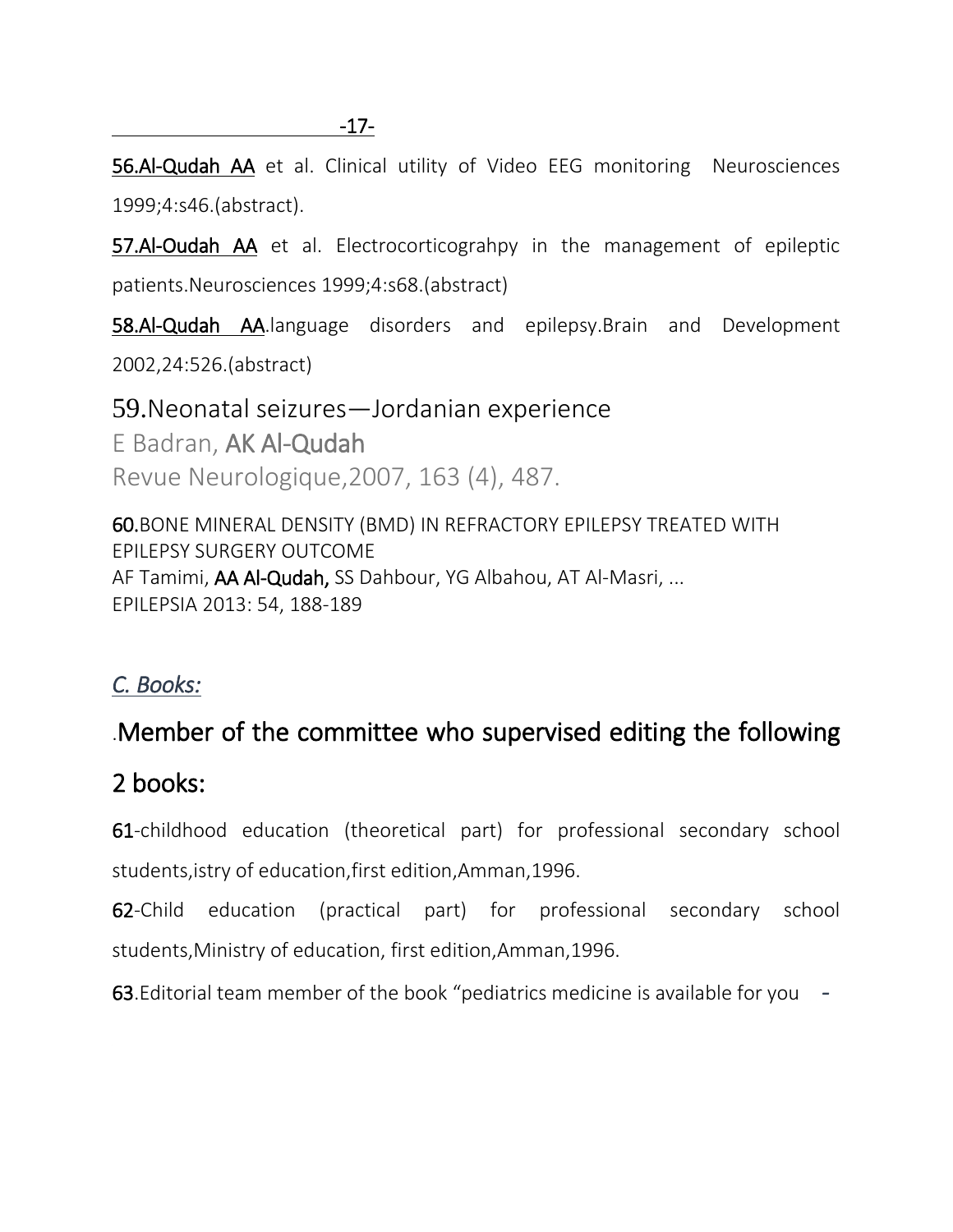### *D. Conferences*

### *1. presentations outside Jordan*

1. **A.A. AL-Qudah**, P.A. Hwang S, Soldin, E. Giesbrecht:

Correlation Between Plasma Carbamazepine 10-11- Epoxide Concentration and Drug Neruotoxicity in Children Taking Carbmazepine. Ame. Epilepsy Society Oct. 1988 .(San Francisco - USA).

- 2. **A.A.AL-Qudah** et al. Neonatal Gillain-BarreSyndrome.The 23rd Canadian Congress of Neurological Sciences1988. ( Ottawa - Canada).
- 3. P.R. Camfield, P.A. Hwang, C.S Comfield, S. Soldin, A. Fraser and **A.A. AL-Qudah**: Significant Differences in the Pharmacology of Chewable Versus Regular Carbmazepine. The 23rd Candian Congress of Neurological Sciences 1988 (Ottawa - Canada ).
- 4. **A.A. AL-Qudah**, J. Kobayashi, S. Chuang, M. Dennis, R.Worton.Cognitive Delay in Duchene Muscular Dystrophy. The 24<sup>th</sup> Canadian Congress of Neurological Sciences 1989 .(Quebec - Canada ).
- 5. **A.A. AL-Qudah**, P.A. Hwang, S. Soldin, E. Giesbrecht: Is Carbamazepine-10-11-Epoxide Neurotoxic?1989 (Quebec) canada.neurlogical society
- 6. **A.A. AL-Qudah**, Frequent Febrile Seizures: Revisited. American EEG Society Sept. 1992 (San Francisco- USA)
- 7. **AL-Qudah A.A**, What is the Value of Brain CT for Children Presenting with headache? Fifth Congress of Pan-Arab Union of Neurological Sciences-Tunisia, March 1993.(Tunis Tunisia).
- 8. **AL-QudahA.A.**Floppy infant.5th Syrian Pedi.Soc.Conf.Dec.1995.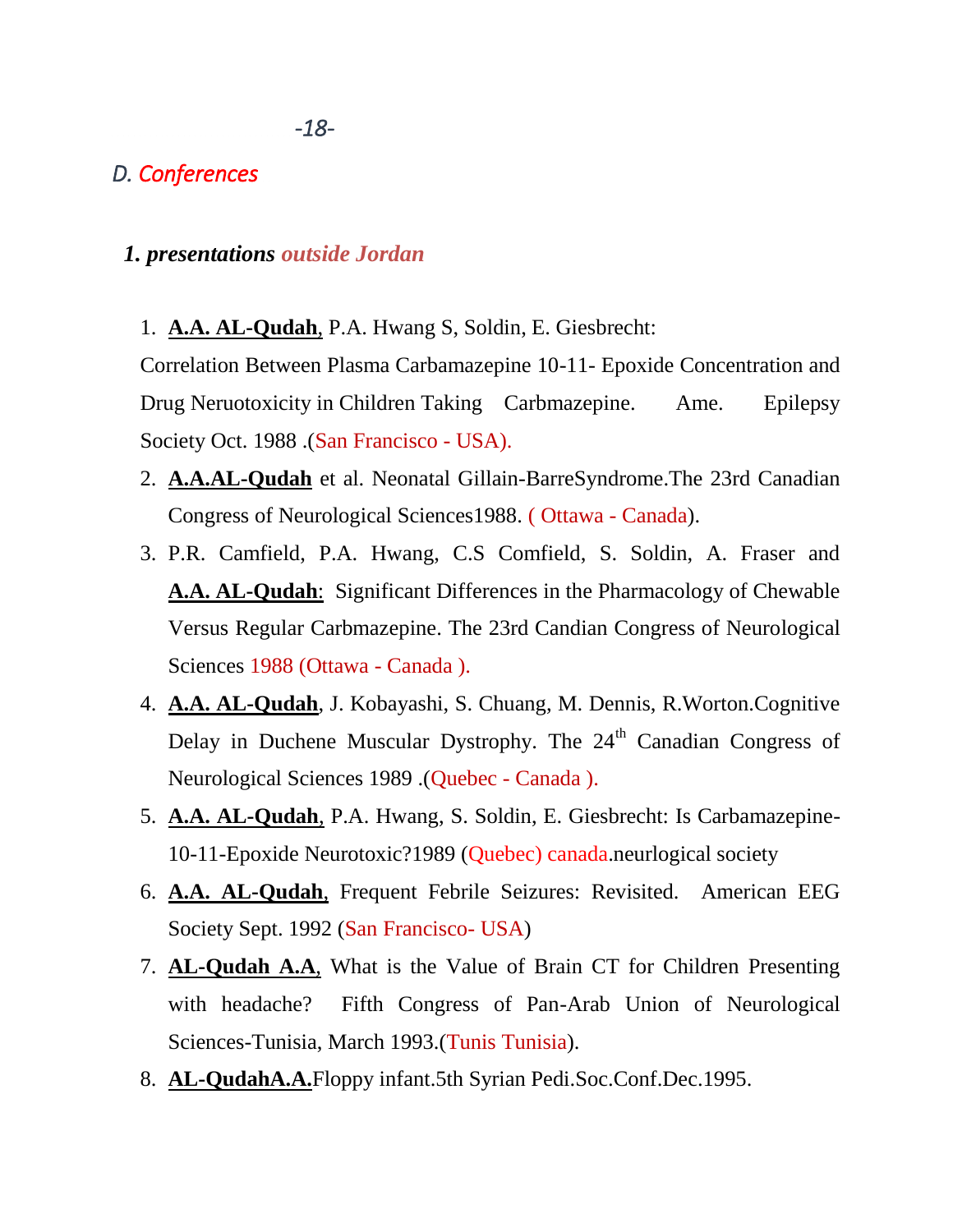- 9. **A.A. AL-Qudah** Value of electroencephalogram in Frequent Febrile convulsions. Third Conference of PediatricUniversityHospitalDamascus - Syria , May 5 , 1994 (Damascus - Syria).
- 10.**A.A. Al-Qudah**, Immunoglobulins in the treatment of Guillain-Barre`syndrome, XXI congress of the Union of Middle-Eastern and Mediterranean Pediatric Societies, Abu-Dabi: UAE . Nov.
- 11.**Al-QudahAA**.Headache in children.4th Damascus Children hospital confer. May 1995.Damascus Syria.
- 12.**Al-QudahAA**.Neuronalmigrational disorders in Syrian children.7th Syrian ped.soci.confer.Oct.1995.Damascus Syria.
- 13.**A.A. Al-Qudah**. Muscle diseases in Jordanian Children May1995 1996 Fifth Conference of Damascus Children's Hospital - Syria .
- 14.**A.A. Al-Qudah** , Congenital Muscle diseases in Jordan Nov. 11, 1996 XXIII confecrenceNicosia - Cyprus .
- 15.**AlQudah,AA**.FebrileConvulsions.Nov.1996.XXIII.Nicosia Cyprus.
- 16.**Al-QudahAA**.Stroke in children.8th SyrianPedi.Society Conf.Oct.1996
- 17.**A.A. Al-Qudah** , Neuronal Migrational Disorders Seventh Pan-Arab Neuroscientist Congress. Riayadh Saudi Arabia , March 2 - 5, 1997 .
- 18.**A.A. Al-Qudah** ,MuslehTarawneh, Congenital Muscle Dystrophy in Jordanian Children.Seventh pan-Arab Neuroscientist Congress . Riyadh, Saudi Arabia. March 2 - 5, 1997 .
- 19.**A.A.Al-Qudah,A**.Tamimi,A.Shehab,S.Ghanem. Preoperative and postoperative evaluation and outcome of surgically treated epileptic patients.Riyadh, SaudiaArabia . March 2 - 5, 1997
- 20.**Al-Qudah.AA.**Movementsdisorders.9th Pedi.Soci.conf.DamascusSyria.Oct.1997.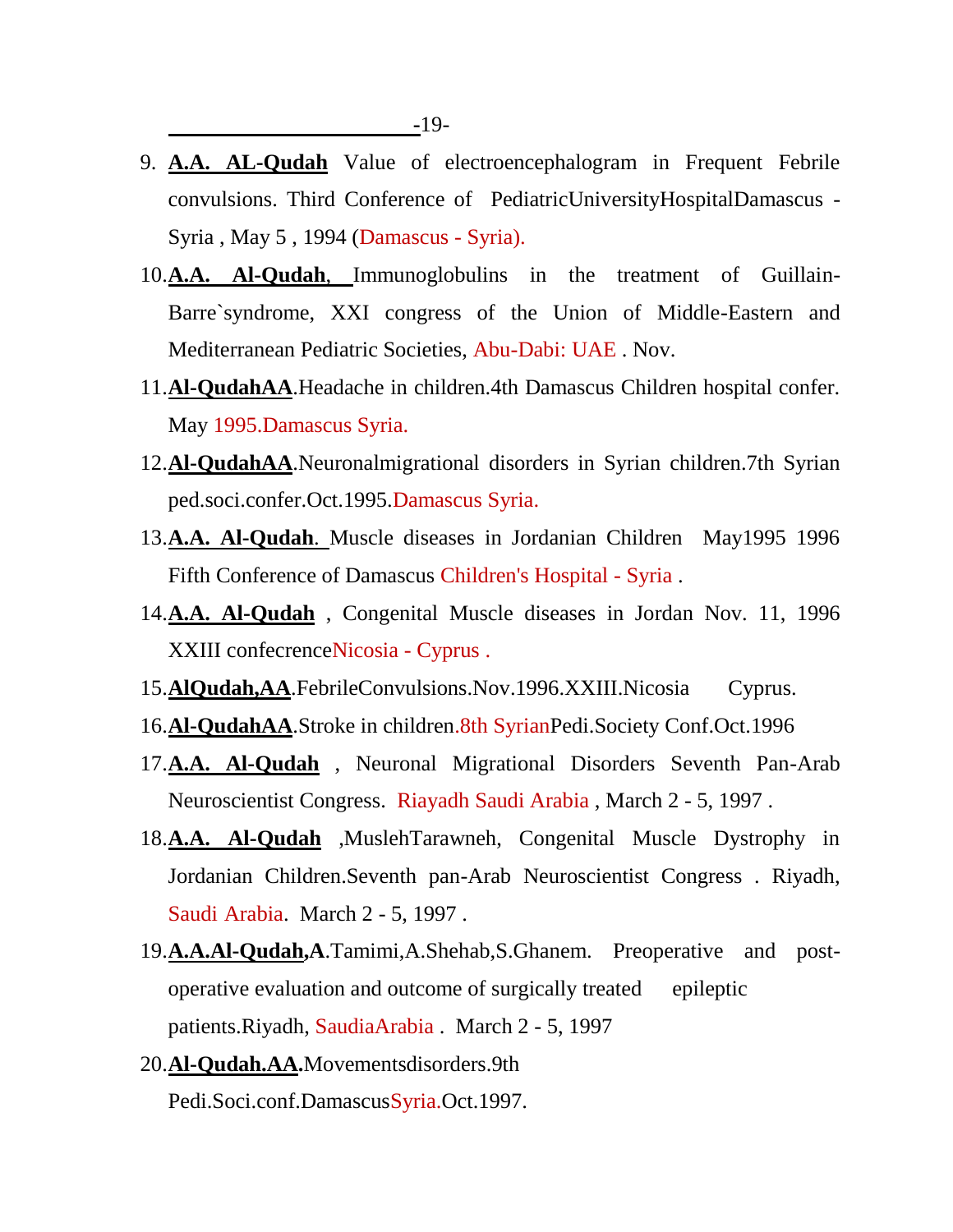- 21.**A.A.Al-Qudah**.Intractable Epilepsy.7th Conference of the Damascus Children,sHospitalDamascus Syria. April,1998.
- 22.**A.A.Al-Qudah**.Congenital Muscular Dystophies.3rd Mediteranian Myology Society Conference NapolyItaly.May 1998.
- 23.**Al-QudahAA.**Congenital Muscular Dystrophies.6th Pan-Arab Paediatricsocieties conf.Septe.1998. Damasc.Syria.
- 24.**Al-QudahAA.**Abu-Sheik S, Cerebral Palsy in Jordanian Children.Pan-Arab Union Conf. of Pediat .Socities. Sept. 1998.DamascusSyria.
- 25.Middleton LT,Christodouou K, **Al-QudahAA,**et al. A novel form of Hereditary Motor Neuronopathy maps to chromosome 9p21.1-p12. 51st Amer.Acad.Neurmeeting ,March,1999.
- 26.**Al-Qudah AA**. The hypotonic infant. The 25th UMEMPS conference ,Beirut April ,1999.
- 27.**Al-QudahAA**etal.Value of Video EEG in intractable epilepsy. Seventh Damascus Children Hospital , Syria May1999.
- 28.**Al-Qudah AA** et al. Short duration Video EEG in intractable epilepsy. Saudi Epilepsy Chapter, Octob.1999 (Riyodh Saudi Arabia).
- 29.**Al-Qudah AA** et al. Electrocorticography in management of intractable epilepsy Saudi Epilepsy Chapter,October 1999 (Riyad Saudi Arabia)..
- 30.**Al-QudahAA**,Middleton LT et al. Jerash Autosomal Recessive Motor Hereditary Neuronopathy Eleventh Syrian Pediatric Society Conference Oct.1999.
- 31.**Al-QudahAA**,Lefkos Middleton LT,et al. Jerash ARHM Neuronopathy Seventh Pan-Arab Pediatric Societies, Cairo,Nov.1999.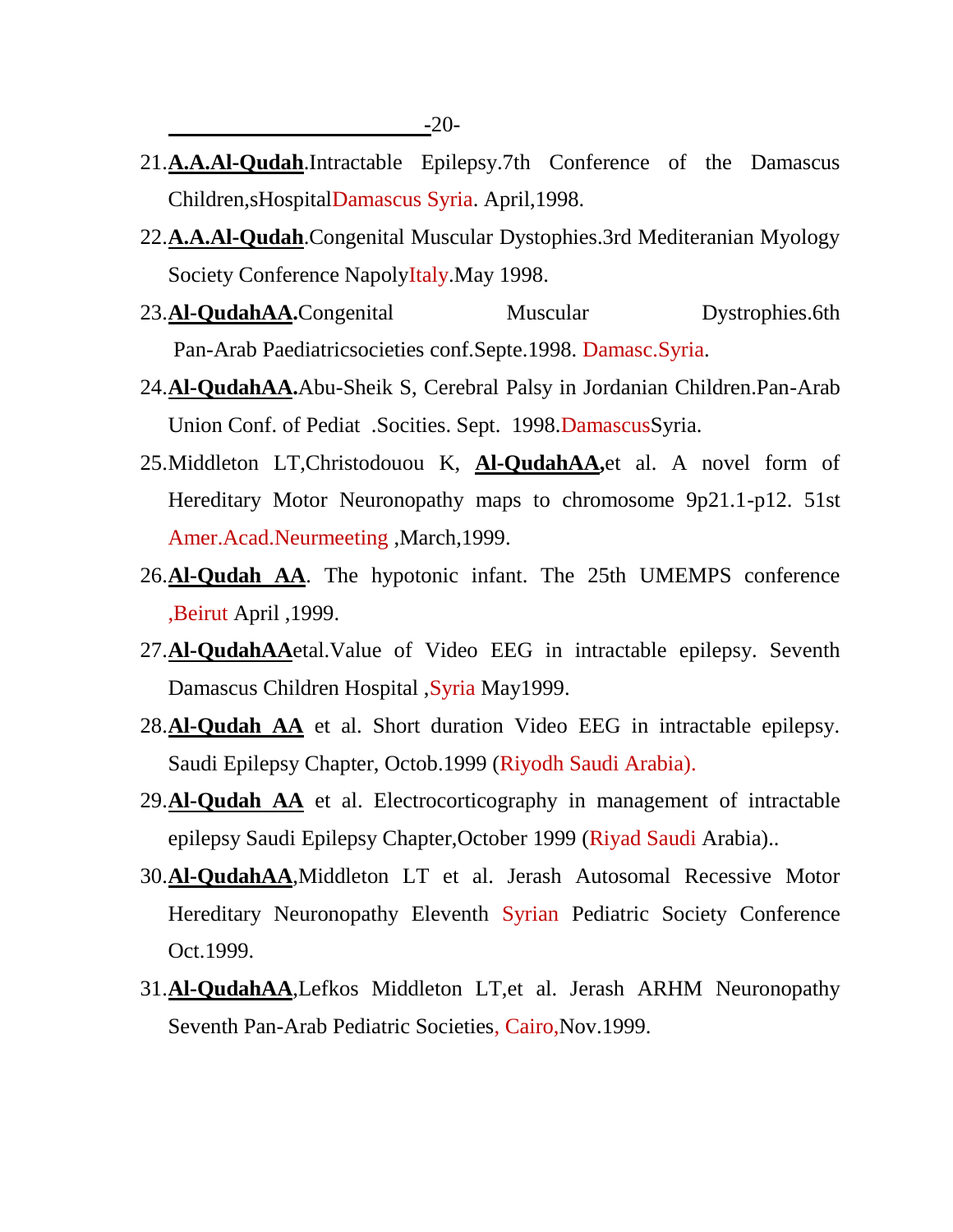- 32.**Al-QudahAA.**Floppy infant.32nd Pan-Arab medical conference ,Dubai March 2000.
- 33.**Al-**

**QudahAA**.Cong.Musc.Dystr.IstAm.Un.BeiruitConference.Lebanon,April 2000.

- 34.**Al-QudahAA**.Distal Neuronopathies.8th Pan-Arab Neurosccienceconference,Lebanon,April 2000.
- 35.**Al-QudahAA**.Short duration Video EEG.8th Pan-Arab Neuroscience conference.Lebanon,April 2000.
- 36.**Al-Qudah AA**. Headache.12th Children Univ.Hosp.Syria, May ,2000.
- 37.**Al-QudahAA**.Photoconvulsive epilepsy.12th Syrian Pediatric Society Conference,Lattakia,September 2000.
- 38.**Al-QudahAA.**An update on Febrile convulsion.8th Pan Arab Union of Pediatric societies.Lebanon,Nov.2000.
- 39.**Al-Qudah AA**.CNS formation Disorders.Eleventh Conference of the ChildrenHospital,DamascusSyria.May 2001.
- 40.**Al-QudahAA**.Language disorders .13th pediatric confer of Syrian Society.Oct.2001.Damascus Syria.
- 41.**Al-QudahAA.**Epilepsy and languge disorders.9th Pan ArabUnion of Arab Pediatric Society,Jeddah Saudi Arabia,Nov.2001.
- 42.**Al-QudahAA**. Epilepsy and language disorders.9<sup>th</sup>mediteranian conference of Child neurologists.Cairo,March 2002.
- 43.**Al-QudahAA**. Landau-Kleffnersyndrome.International child neurology conference,Bejine-China sept.2002.
- 44.**Al-QudahAA**.Cerebralpalsy ,botulin toxin update.11<sup>th</sup>panarab pediatric societies conference,Bahrain .Dec.2003.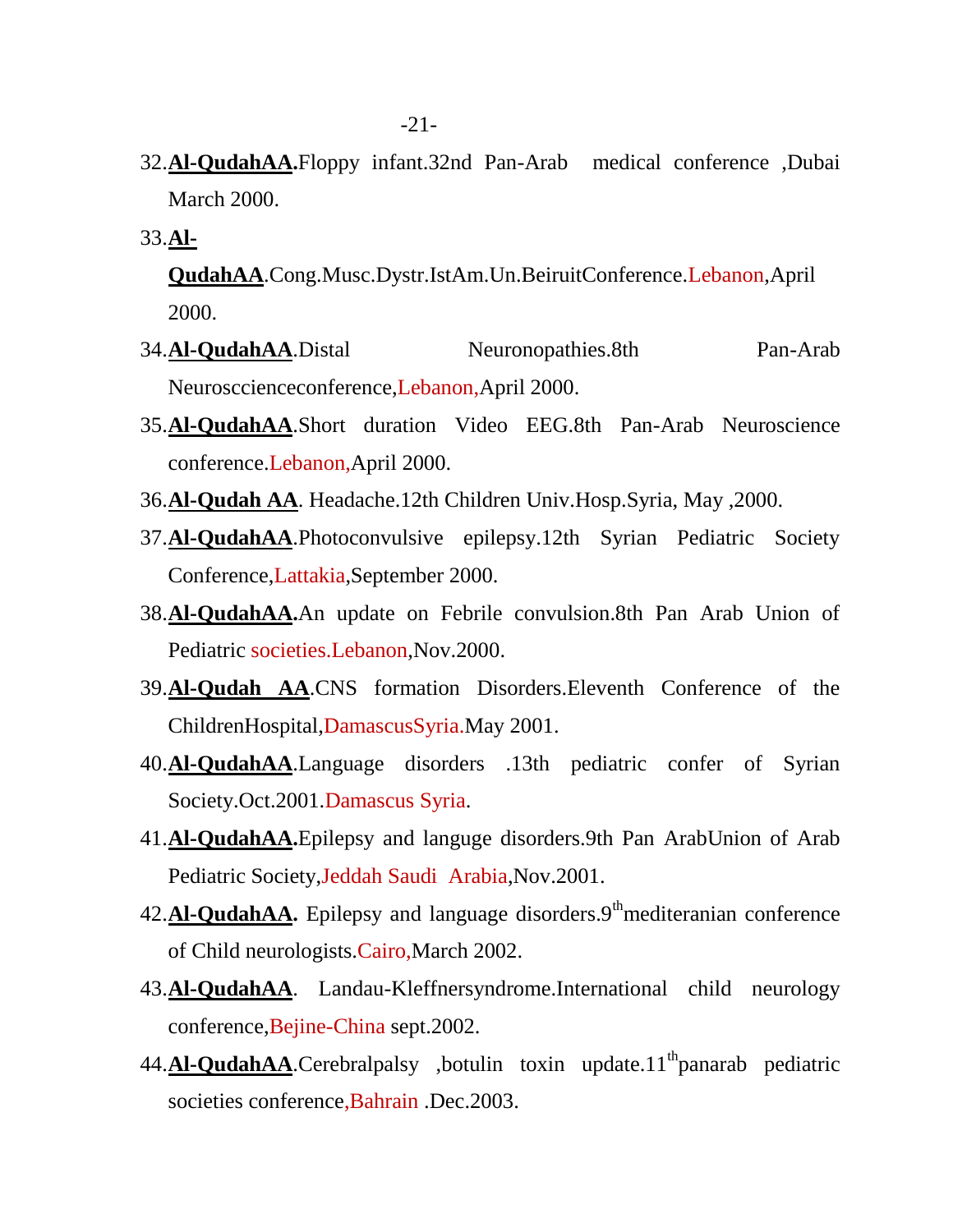- 45.**Al-Qudah AA** et al. Electrocorticography, Jordan Experience.Mediteranian Chapters of Epilepsy,Jeddah Janu.2004
- 46.**Al-Qudah** et al.Electrocorticography.4Th Pan Arab Pediatric Neurologyconference,March 2004,CairoEgypt.
- 47. Al-Qudah et al, Botulin Toxin in CP, 12<sup>th</sup> conference of Pediatric Hospital,DamascusSyria,May 2004.
- 48.**Al-Qudah** et al.muscle disease in children38TH conference of Middle East Medical Association.American University of Beiruit May,2004
- 49.**Al-Qudah**, et al.Neonatal seizures.16<sup>Th</sup>conf.ofSyrian Pediatric Society ,Oct,2004.
- 50.**Al-Qudah** t al.Febrile convulsions.12<sup>th</sup> conference of Pan Arab Ped.Socities.Beiruit ,April 2005.
- 51. $Al$ -Qudah,.Neuromuscular disorders in children  $.12<sup>th</sup>$  conference of Pan Arab Pediatric Societies.Beiruit April 2005.
- 52.**Al-QudahAA**.etiology of status epilepticus.International child neurology Association June 2006 ,Montreal Canada.
- 53.**Al-Qudah AA**. Myasthenia gravis, meet the expert. International child neurology Association May 2010, cairo, Egypt.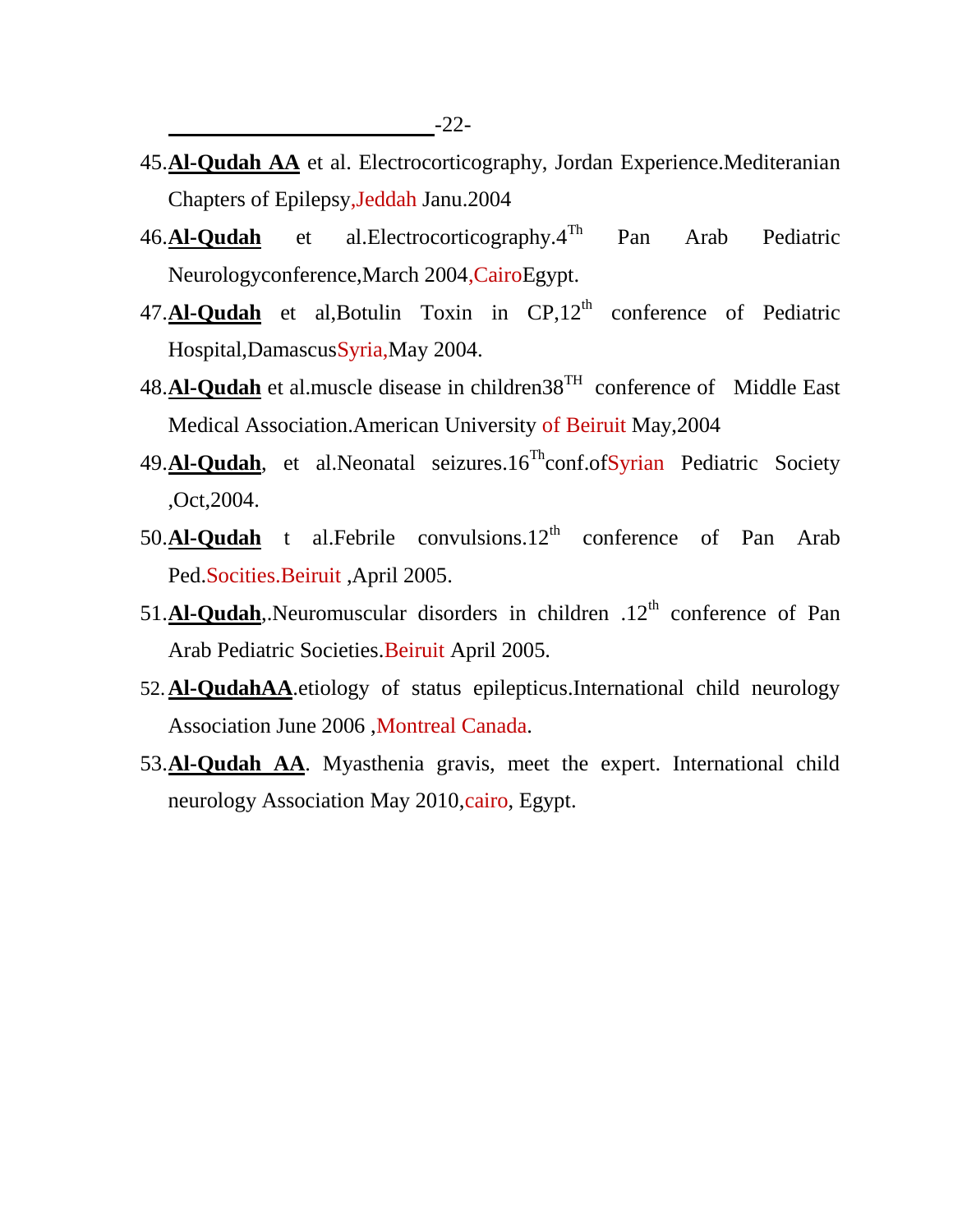#### *E. Conference presentations inside Jordan*

- 54.**A.A. AL-Qudah**, W.J. Logan, M. Taylor. Evoked potentials in Neurofibromatosis. Scientific day, Faculty of Medicine Jordan University May 1990 . (Amman - Jordan ).
- 55.**A.A.AL-Qudah**,etal.Cardio-Facial Syndrome: Scientific day of Faculty of Medicine - Jordan Univ. July 1991.(Amman - Jordan ).
- 56.**A.A. AL-Qudah**, Disability in Jordan. Sweedish Jordanian Society Conference September1991 ,(Amman - Jordan) .
- 57.**A.A. AL-Qudah**. Value of brain CT Scan in Febrile Convulsions.Scientific day, Faculty of Medicine, JordanUniversity ; June 1994. (Amman - Jordan).
- 58.N.Issa, **Al-Qudah AA**. Neuronal Migrational Disorders- Fifth Conf. of Pan-Arab Union of Pediatric Societies . April 1995 ,Amman, Jordan.
- 59.A. Asha**Al-Qudah AA**. Corpus Callosum Agenesis Hypoplasia. Fifth Conference Pan Arab Union of Pediatric Societies , April 1995 , Amman - Jordan .
- 60.A. Asha**Al-Qudah AA,** Physical Abuse fifth Conf. of Pan- Arab Union of Pediatric Societies . April 1995, Amman, Jordan .
- 61.H. Shakatrah, **Al-Qudah AA**., N.Khuri-Bulos, Farber disease fifth Conf. of Pan- Arab Union of Pediatric Societies . April 1995 ,Amman, Jordan .
- 62.A. Tamimi, M. Khateeb, W.Maani. **A.Al-Qudah**, LDH activity in Pediatric non-tumoral hydrocephalus. Fifth Conf. of Pan- Arab Union of Pediatric Societies . April 1994 ,Amman, Jordan .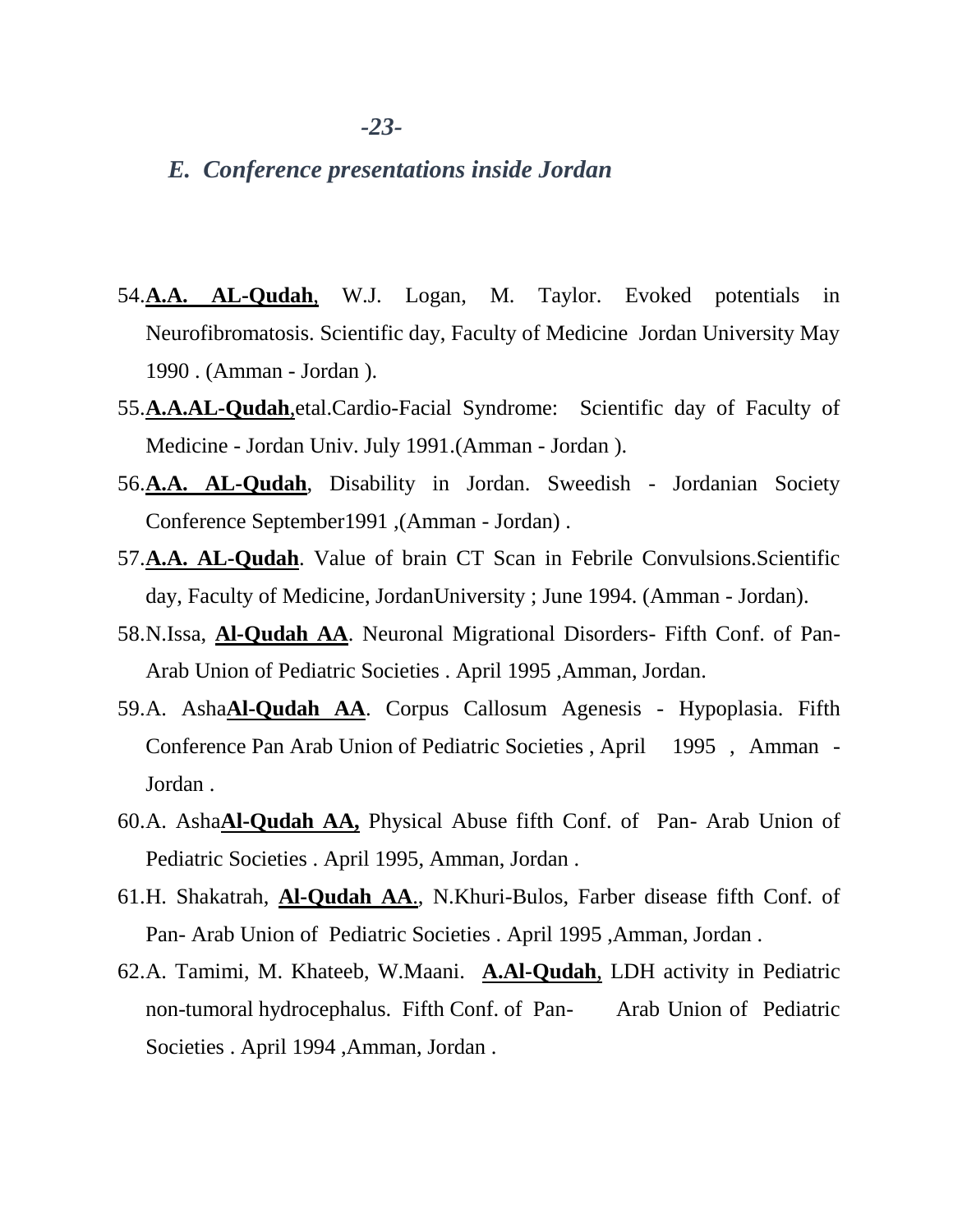- 63.A. Tamimi, **A. A. Al-Qudah**, A. Shehab, S. Al-Ghanem .Epilepsy Surgery.Third Jordanian Surgical conference. Oct. 1995 ,Amman –Jordan.
- 64.**Al-QudahAA**,Abu-Sheik S.Clinical utility of video EEG in epilepsy monitoring.First International conference of Faculty of medicine-Jord.Univer.Oct.1998.
- 65.Christodoulou K, **Al-QudahA.A**etal.Localization of the gene for a novel form of hereditary motor neuronopathy identified in the Jarash region of Jordan. First international conference of Jordan university,Oct,1998.
- 66.Middleton LT,Christodouou K, **Al-QudahAA,**et al. A novel form of Hereditary Motor Neuronopathy maps to chromosome 9p21.1-p12. 51st Amer.Acad.Neurmeeting ,March,1999.
- 67.**Al-QudahAA,**Abu-Sheik S,TamimiAF.Non conventional
- 68.EEG monitoring in management of intractable epilepsy. Seventh Jordan pediatric society conference April 1999.
- 69.**Al-QudahAA**.Muscle disease and hydrocephalus.Jordan university Syrian-German Conference,March 2001.
- 70. Al-**Qudah AA**. Neurodegenerative disorders. 10<sup>th</sup>panarabconf. AmmanJordan.
- 71.**Al-Qudah AA**. Intractable epilepsy.FirstJor.epilepsy surgery conference,Oct.2003.
- 72.**Al-Qudah AA**. ECoG.FirstJor. epilepsy surg. Confer.Oct.2003
- 73.**Al-QudahAA**.Language disorders and epilepsy.Firstjor.epilepsysuegeryconfer.Oct.2003.
- 74.**Al**-QudahAA.congenitalmyasthenicsyndromes,Union of pediatric mediteraniansocieties.May 2011 AmmanJordan.
- 75.**Al**-qudahAA.Intractable epilepsy in children.6<sup>th</sup> international Jordanian military services conference ,Nov.2012.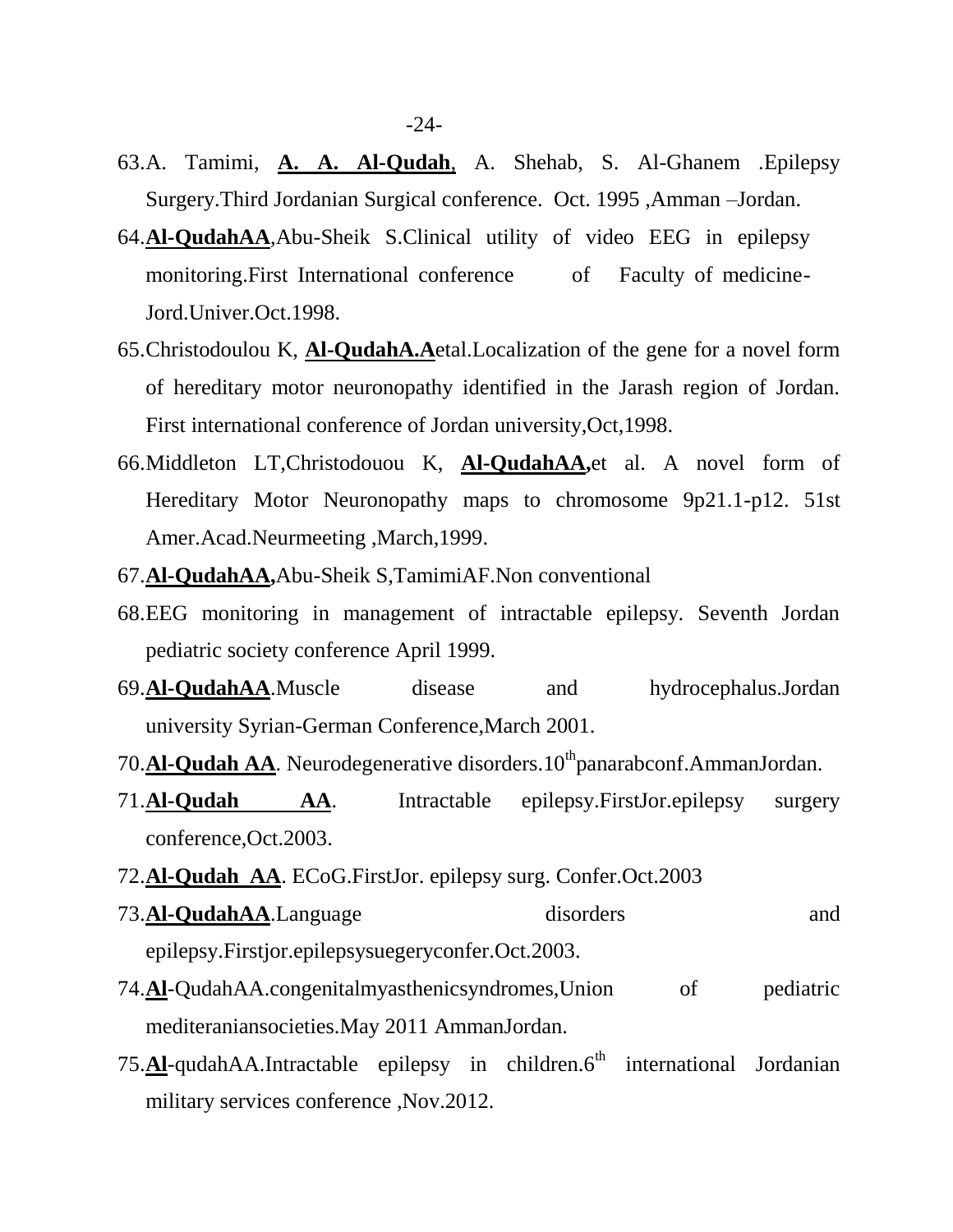- 76.**Al**-Qudah.Resistantepilepsy,Romanian –Jordanainconference,June 2014
- 77.**Al**-Qudah.pharmacoresitant epilepsy.5th pediatric scientific day,Jordan university.
- 78.**Al**-Qudah .Intractable epilepsy.5<sup>th</sup> international pediatric conference of ministry of health.Amman Jordan,Sept.2014.
	- 79.AL-Qudah et al.epilepsy in Jordanian teaching hospitals. $20^{Th}$  pan Arab pediatric societies conference ,Amman Jordan.April2015.

### **MEMORIAL Lectures:**

- *1.* Handicaps and the dentist ,fifth scientific day of faculty of Dentistry ,Jordan University,2009.
- 2. Famous physicians in politics, 14<sup>th</sup> international pediatric society conference Sept.2013.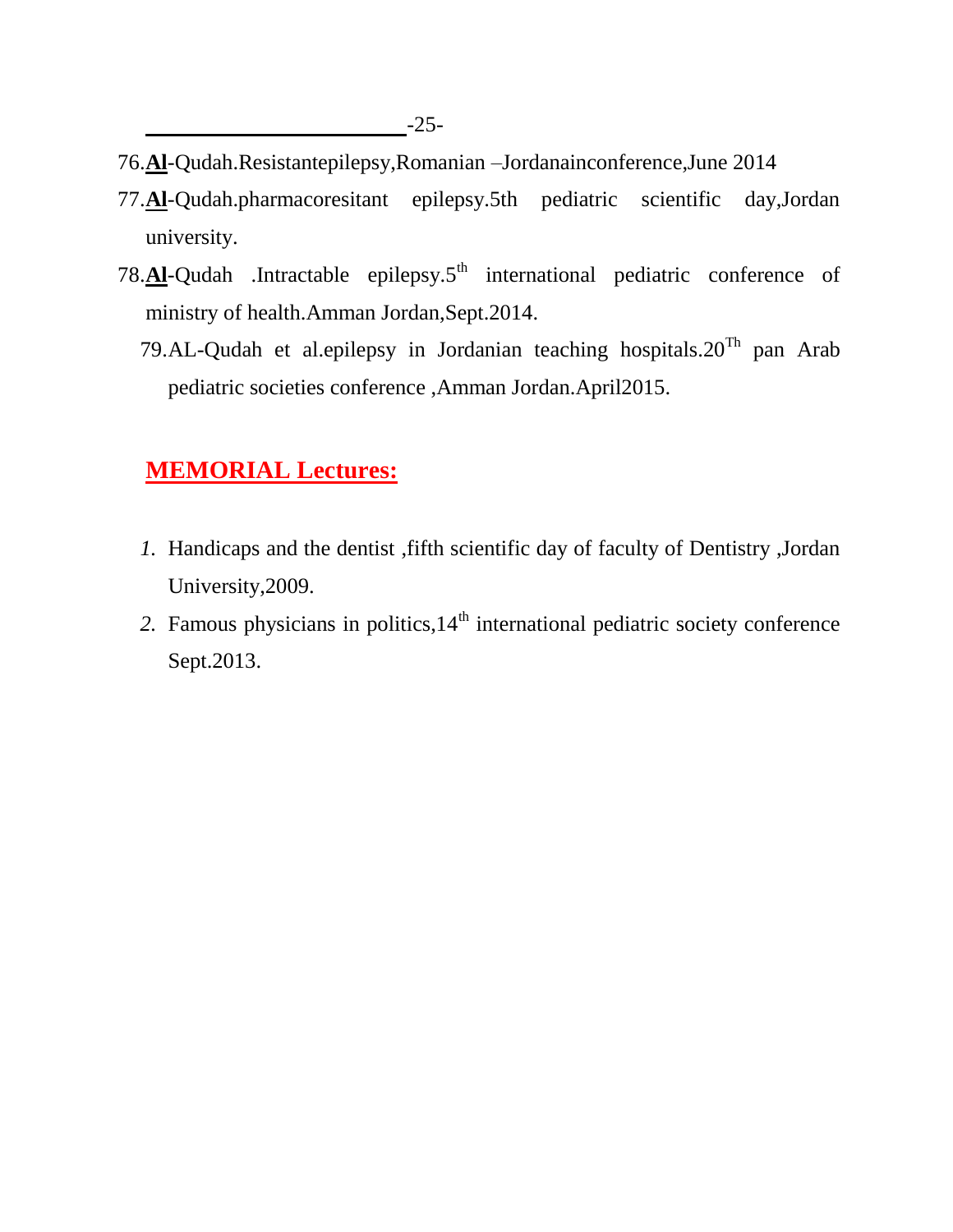## *Membership:*

### *1.Jordanian Societies:*

- 1. President of the Jordanian Neuroscience Society Sept.1999-2001.
- 2. President of the Jordan Pediatric Society (JPS) 1993-1997(Reelected)
- 3. Chairman of Scientific Committee (JPS) (1991 1993)
- 4. Jordan Neuroscience society (member of administrative Committee (1991 1993).
- 5. Jordan Sweedish Society (member of administrative Committee 1990 present ).
- 6. Jordanian Pediatric Dental Care Charity Society (member of Administrative Committee Jan.1994 -).
- 7. Jordanian Cardio-thoracic patients care charity society (secretary 1993- 1995).
- 8. Member, Jordan Medical Association.( 1981- present).
- 9. Member , Jordan pediatric society (1983-present)
- 10.Member, Jordan neuroscience society (1990-present)
- 11.PRESIDENT OF Jordanian chapter of epilepsy 2001-2006.
- 12.Vice President of the Jordanian Charity Epilepsy For Care of Epilepsy Society March 1999-2008.

### *2.Jordan University Administrative Councils membership:*

1.Faculty of medicine council ,Jordan University.1993-1997,2003-2005).

2.Council of deans,Jordan university.2008-2010.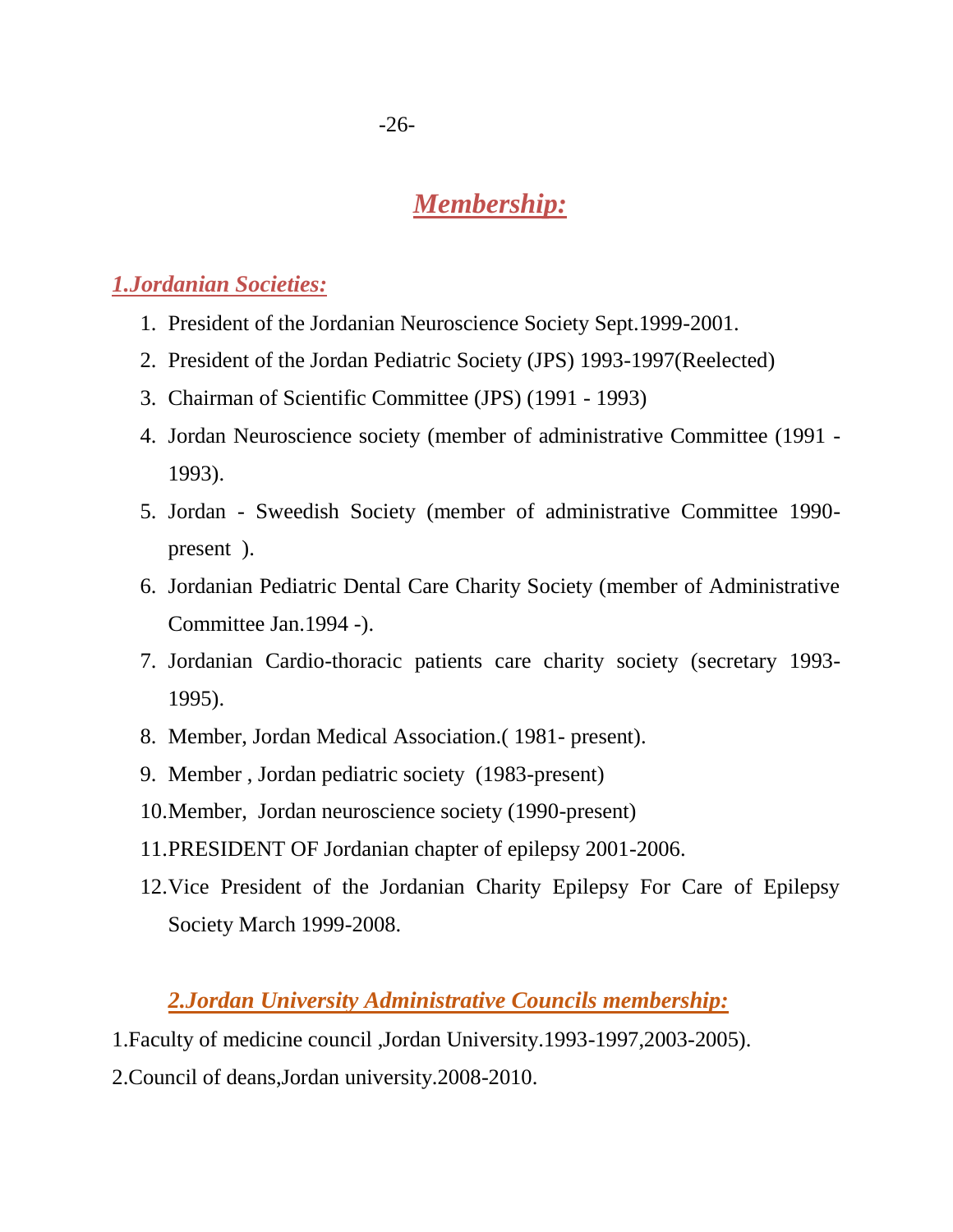3.Council of university ,University of Jordan.2008-2010.

4.Jordan University hospital council 2005-2010.

### *3.Jordanian Committees:*

### *1) JordanUniversity :*

- 1. Member of health insurance committee 1994-2002.
- 2. Member of Faculty of medicine Council 1991 1998,1999-2000,2002- 2005
- 3. Member of Students\_Teaching Staff Committee 1990 1991 .
- 4. Member of Students inquiry Committee 1991 1993.
- 5. Member of Training Directors Committee 1990 1992 .
- 6. Department Secretary 1989 1993 .
- 7. Student advisor 1992 1993 .
- 8. Chairman,University\_Society Servic Committee Oct., 1995\_1997.2002- 2003.
- 9. Member of Academic professional Committee Sept. 1992 1998 ,2002-.
- 10. Post-graduate committee ped.departm , Sept. 1993-1998.2002-present.
- 11. Private practice committee Sept. 1995 -1998 .
- 12. Malpractice workshop administrative committee Nov. 1995 .
- 13. Chairman, Childhood committee at Jor.Univ. Hos. 1996.
- 14. Member of administrative committee Jo2rd.Univ.Hosp.1997-1998,2002- 2005 and chairman 2005-present.
- 15. Member of the committee to supervise center of handicapped children in Maan ,May 1999-.
- 16. Member, consultatory committee of the second conference of the faculty of medicine,Nov.2001.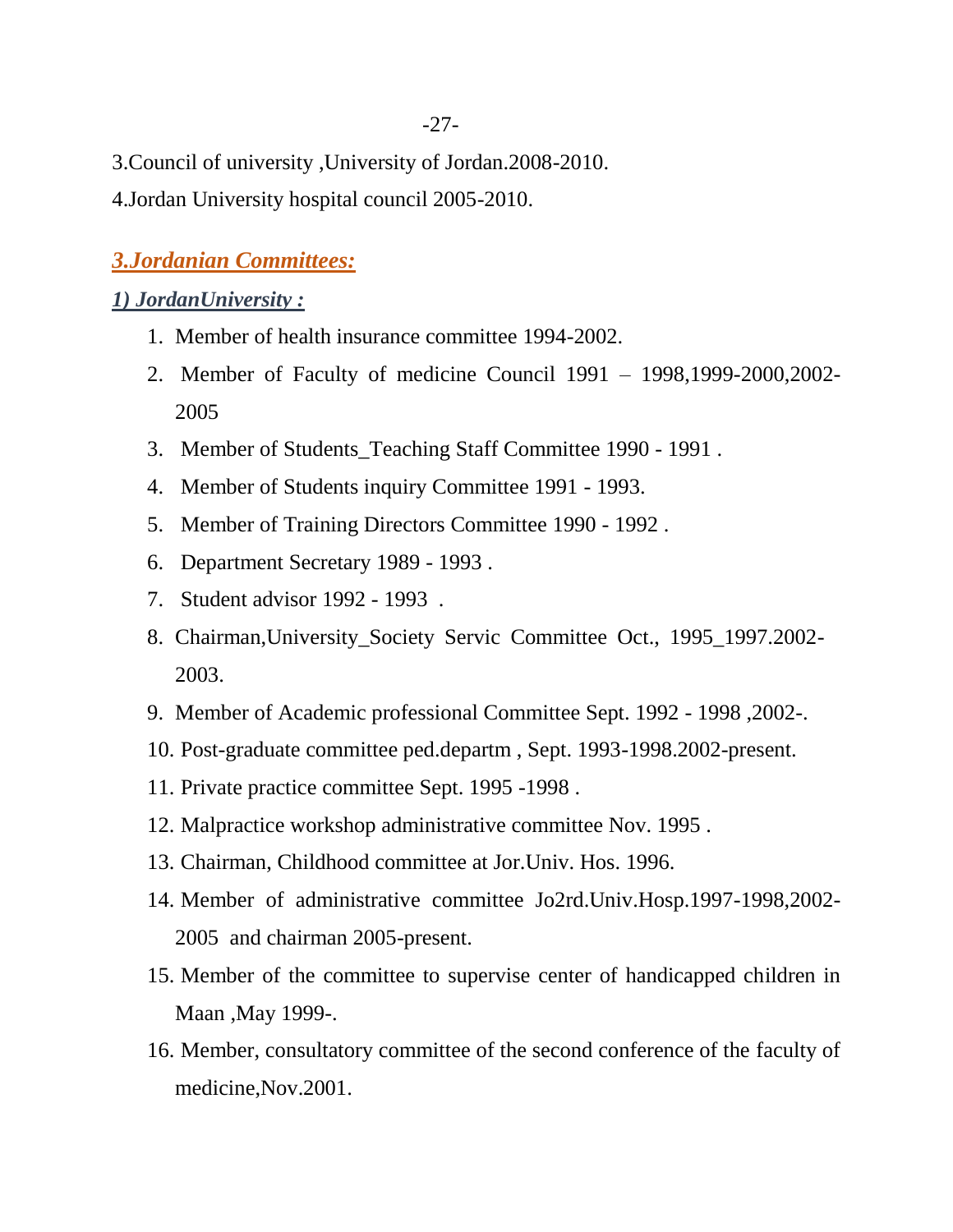- 17. Member of administrative committee of Jordan UniversityHospital, 2001 present.
- 18.President of executive committee of first conference of Arab Faculties of Medicine Society,2004.
- 19. Chairman, Neuroscience system committee 2003-present.
- 20.Member of higher committee of JordanUniversity / Aqaba 2008- .
- 21.Member of higher committee for private Jordan Univ. Hosp. 2008 .
- 22.Chairman of excutive committee of Jordan university hospital 2008-2010.
- 23.Member of mortality morbidity committee ,Jordan university hospital 2011
- 24.Chairman of IRB committee 2015-present
- 25. Member of Many task Force Committees in the Faculty of Medicine and Jordan univer hospit(examples):

Quality Assurance .Teaching Staff evaluation.Affiliated Hospital teaching staff financial issues. Intermediate neonatal care Unit .JUH departments geographical reorganization. Intensive Care Units…etc

### *2) Outside Jordan University:*

- 1. Chairman of scientific committee of Hashemite award on epilepsy 1998
- 2. Member of higher committee of Hashemite award 1998.
- 3. Member of the examination committee of Arab board of pediatric specialty 1998-1999.
- 4. Member of National team of Poliomyelitis Control 1992 .
- 5. Member of National serum vaccines Committee 1992 1997 .
- 6. Member of Ministry of Health Vaccination Committee 1992 .
- 7. Member of the National Higher Consultatory Committee on Acute Respiratory Diseases (April 1994 ).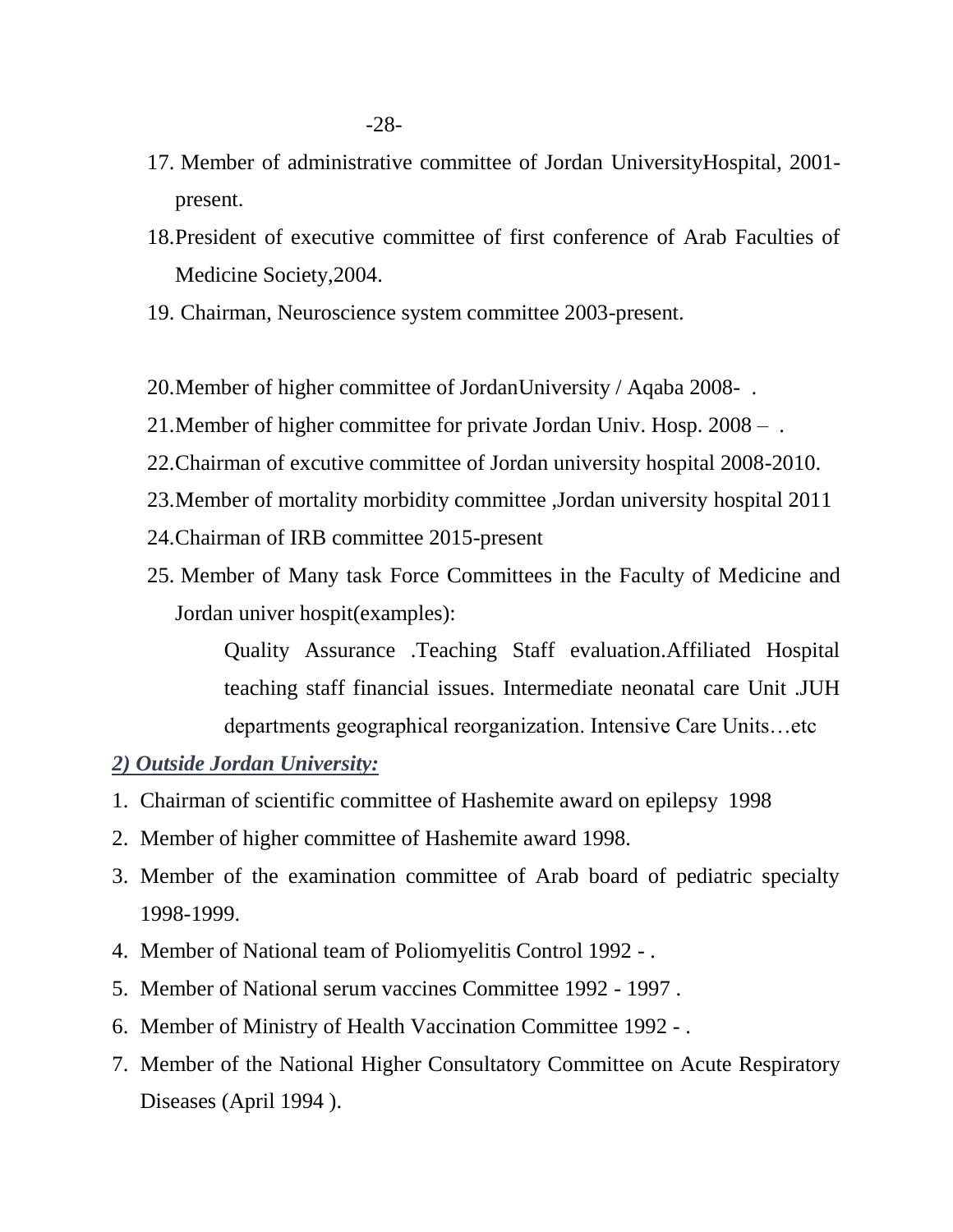- 8. Chairman of the accreditation committee for foreign certification, Ministry of Higher education and research 2001.
- 9. Member of faculty of applied medical sciences council, Jordan University of Science and Technology 2001-2002 .
- 10.Member of the administrative committee of Faculty of Medicine Student Society (JordanUniversity) 1977.
- 11.Member of Scientific committee of Jordan Medical Council 2002-
- 12.Member of Subspeciality pediatric neurology committee 2003-present.
- 13..Chairman of faculty of Medicine ,JUST,evaluation committee 2012.
- 14.Member of general accreditation of the Royal university of medical sciences.2013
- 15.Chairman of the committee of medical and health Jordanian universities graduates competency exam 2013.

16.Chairman of scientific committee Jordan Medical council (pediatrics) (2000-- 2004).

17.Member of the certificate verification committee,ministry of higher education and scientific research,Augest,2014-Nov.2014.

18.Member of the academic committee ministry of higher education and scientific research Dec.2014-present.

19.Member of the administrative committee ,ministry of higher education and scientific research Dec.2014-present.

20.Member of student affairs committee,ministry of higher education and scientific research, Dec.2014-present.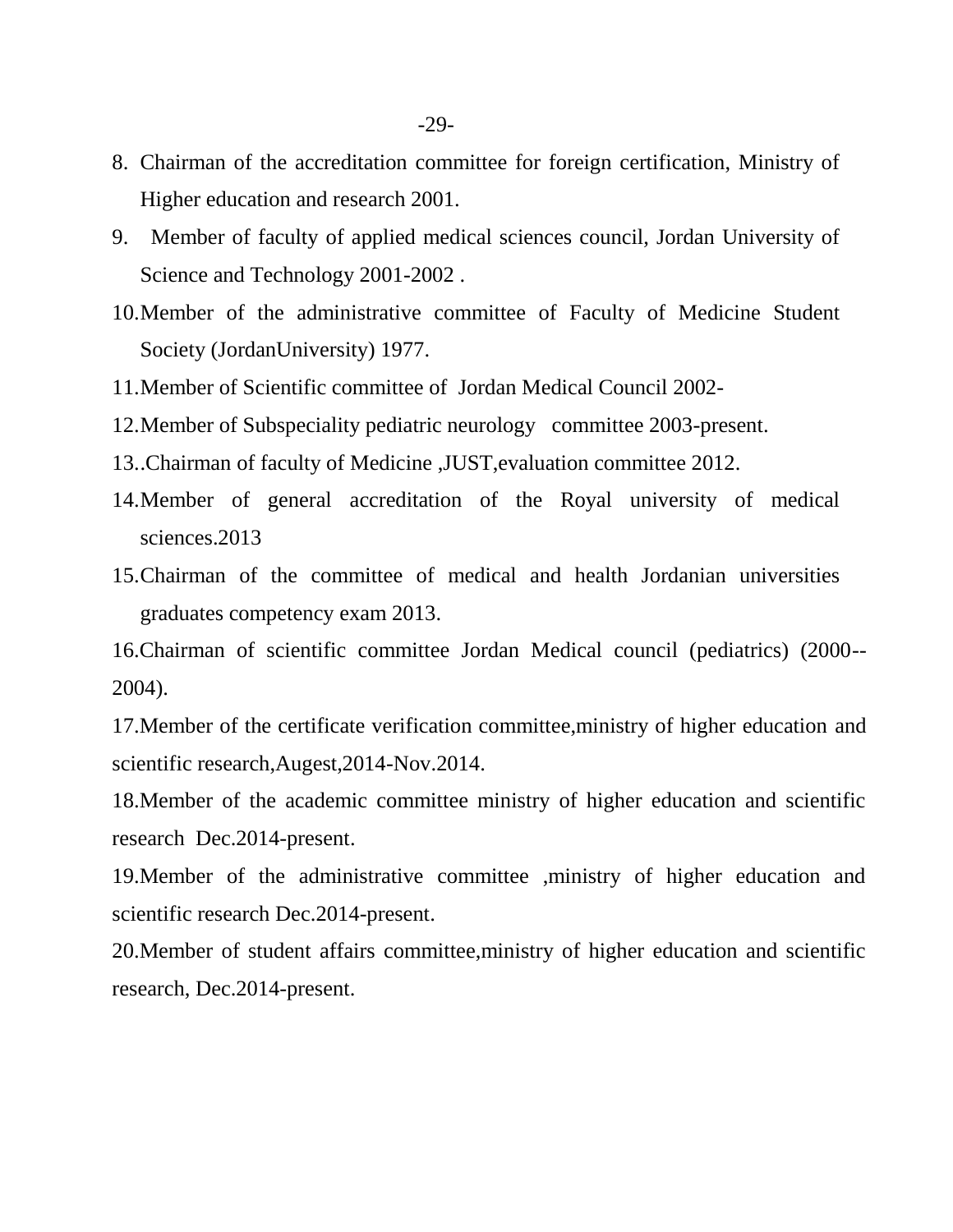### *4. REGIONAL:*

- 1. General Secretary of the Pan-Arab Union of Pediatric Society (1998-2004).
- 2. PRESIDENT 1993-1994 and Vice President 1995-1998 of the the PAN ARAB UNION Of PEDIATRIC SOCIETIES .
- 3. Member of the Administrative Committee of the Pan Arab Union of Neurological Sciences. (1992 - 1994).
- 4. Member of the Administrative Committee of Middle Eastern and Mediterranean Pediatric Societies. (1993 - 1997).

### 5.*INTERNATIONAL:*

- 1. Member of AmericanAcademy of Neurology(1988-1998)
- 2. Member of American Electroencephalography Society(1992).
- 3. Member of International Child Neurology Society (1990-present).
- 4. Member of NewYorkAcademy of Sciences (May1999-2000).
- 5. Member of World Federation of Neurology (1990-present).
- 6. Member of Asian Neurology Society (2002-present).

-30-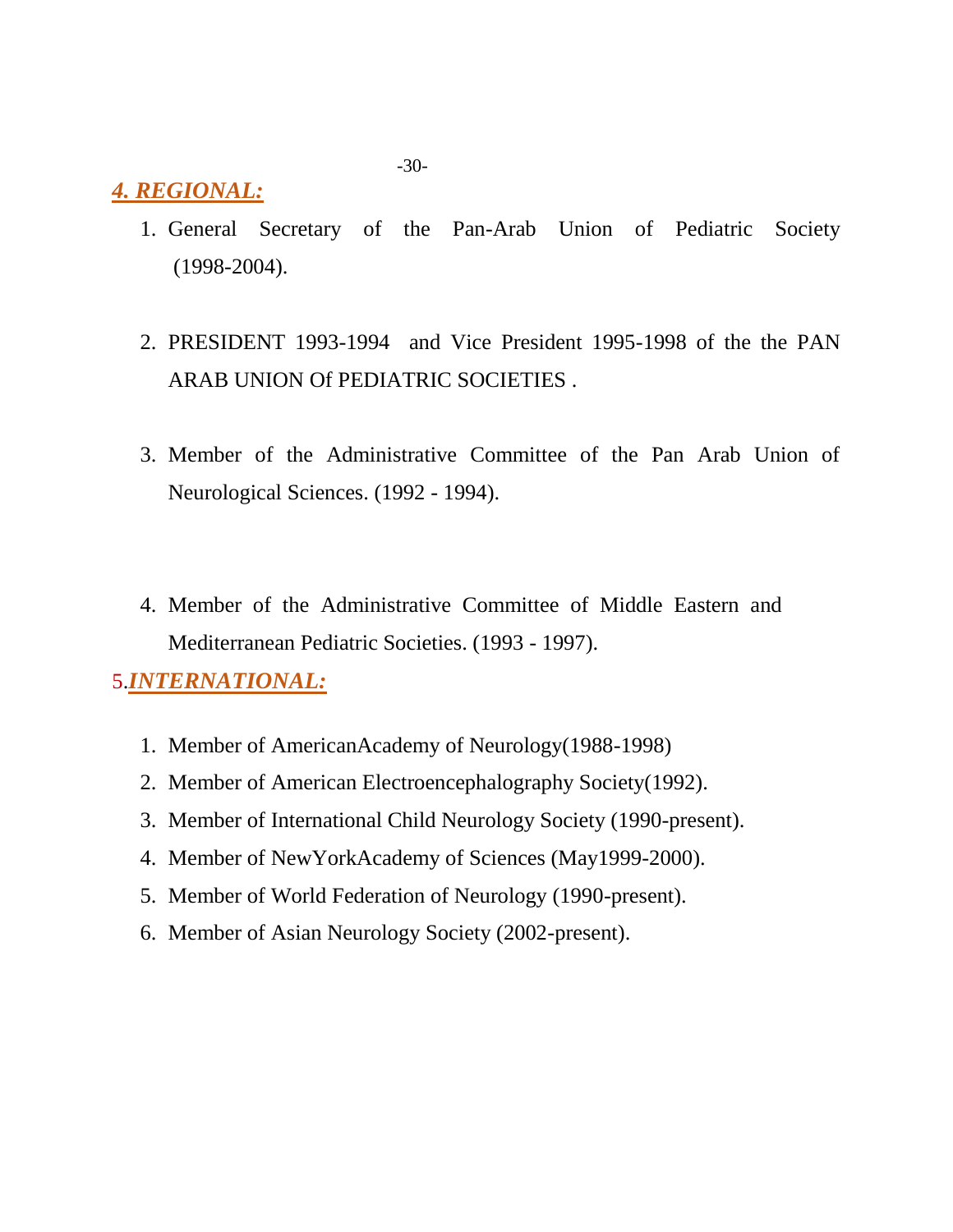# **MAJOR ADMINISRATIVE AND ACADEMIC ACHIEVEMENTS***:*

**1.First** pediatric neurologist and pediatric clinical neurophysiologist in Jordan

### 2.**RESEARCH**:

In addition to plenty of high quality published research ,

a-I reported the first case of neonatal Guillian –Barre syndrome 1988

b-member of the team who reported Jarash disease,2000.

c- member of the team who reported Macrothrombocytopenia,psychomotor retardation and nephropathy: a novel familial syndrome 2014.

-Also,I introduced the video EEG service in Jordan and electrocorticography during epilepsy surgery for the first time in Jordan (1991) and published several papers in the related fields (pages 6-9).

## 3.**As vice president for scientific research ,quality and postgraduate studies(2008-2010):**

A.University of Jordan accepted my proposal to establish:

website, scientific research documentation and the distinguished scientific research awards offices under the umbrella of the newly established quality and planning center.

B.After tremendous effort with the teams ,UJ improved its ranking position in the international webmetrics scale from about 4874 to 2464 internationaly, from 46 in the Arab world to 15 and from 3 in Jordan to 1, in the period July,2009-December 2010.